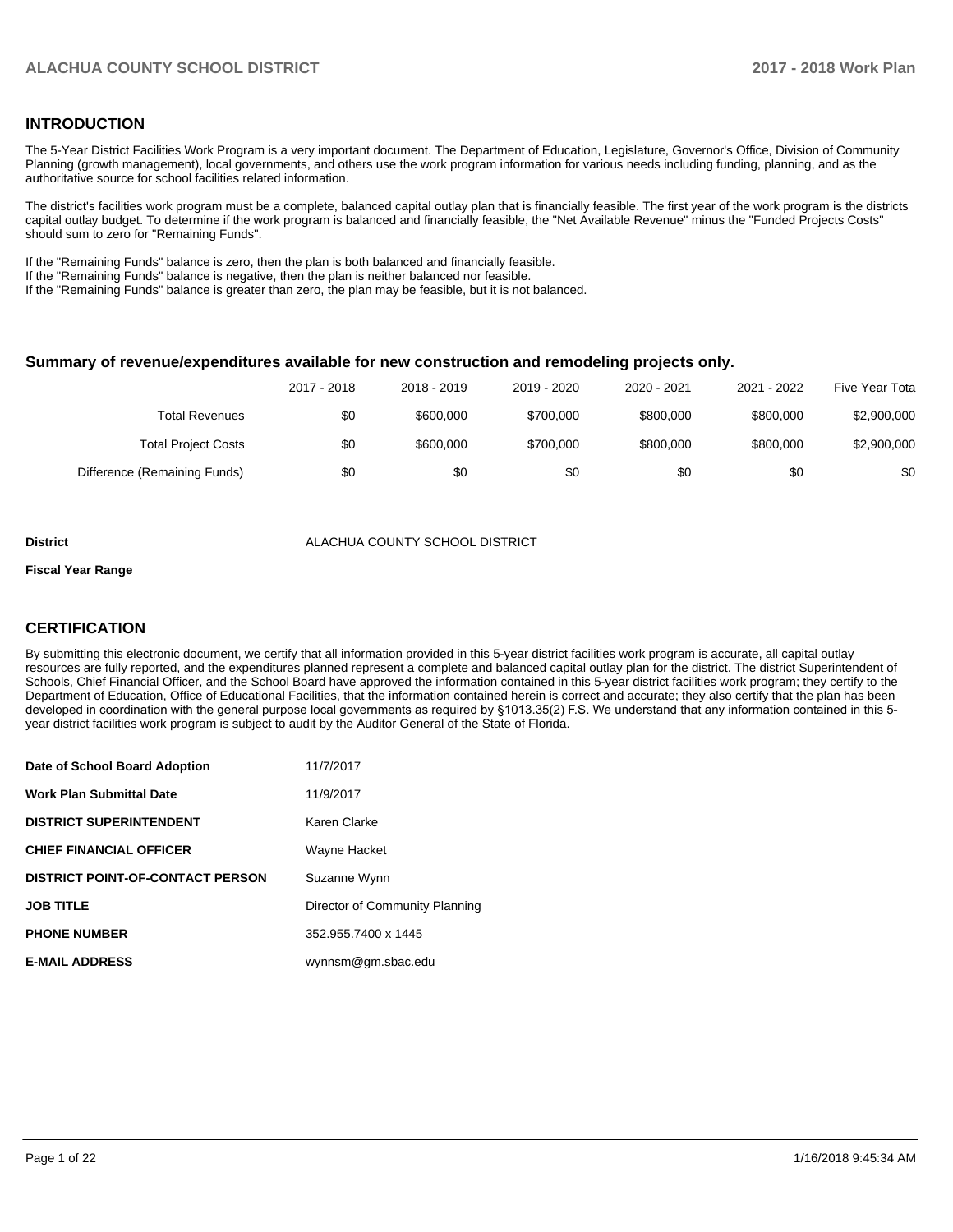# **Expenditures**

#### **Expenditure for Maintenance, Repair and Renovation from 1.50-Mills and PECO**

Annually, prior to the adoption of the district school budget, each school board must prepare a tentative district facilities work program that includes a schedule of major repair and renovation projects necessary to maintain the educational and ancillary facilities of the district.

| <b>Item</b>                                                                                                                                                                                                                                                                                                                                                                                                                                                                                                                                                                                                                                                                                                                                                                                                                                                                                                                                                                                                                                                                                                                                                                                                                                                                                                                                                   | 2017 - 2018<br><b>Actual Budget</b> | 2018 - 2019<br>Projected | 2019 - 2020<br>Projected | 2020 - 2021<br>Projected | 2021 - 2022<br>Projected | Total        |  |  |
|---------------------------------------------------------------------------------------------------------------------------------------------------------------------------------------------------------------------------------------------------------------------------------------------------------------------------------------------------------------------------------------------------------------------------------------------------------------------------------------------------------------------------------------------------------------------------------------------------------------------------------------------------------------------------------------------------------------------------------------------------------------------------------------------------------------------------------------------------------------------------------------------------------------------------------------------------------------------------------------------------------------------------------------------------------------------------------------------------------------------------------------------------------------------------------------------------------------------------------------------------------------------------------------------------------------------------------------------------------------|-------------------------------------|--------------------------|--------------------------|--------------------------|--------------------------|--------------|--|--|
| <b>HVAC</b>                                                                                                                                                                                                                                                                                                                                                                                                                                                                                                                                                                                                                                                                                                                                                                                                                                                                                                                                                                                                                                                                                                                                                                                                                                                                                                                                                   | \$3.070.000                         | \$3,000,000              | \$3,000,000              | \$3,000,000              | \$4,300,000              | \$16,370,000 |  |  |
| Locations: A L MEBANE MIDDLE, A Q JONES EXCEPTIONAL STUDENTS CENTER, ABRAHAM LINCOLN MIDDLE, ADMINISTRATIVE ANNEX,<br>ALACHUA ELEMENTARY, ALACHUA SUPERINTENDENT'S OFFICE, ARCHER ELEMENTARY SCHOOL, C W NORTON ELEMENTARY,<br>CAMP CRYSTAL LAKE, CHESTER SHELL ELEMENTARY, CITIZENS FIELD, DUVAL EARLY LEARNING ACADEMY, EARLY HEADSTART<br>FAMILY PROGRAM CENTER. EASTSIDE SENIOR HIGH. F W BUCHHOLZ SENIOR HIGH. FEARNSIDE FAMILY SERVICES CENTER.<br>FORT CLARKE MIDDLE, FRED SIVIA JR SUPPORT CENTER, GAINESVILLE SENIOR HIGH, GLEN SPRINGS ELEMENTARY,<br>HAWTHORNE MIDDLE / HIGH SCHOOL. HAWTHORNE STADIUM. HIDDEN OAK ELEMENTARY. HIGH SPRINGS COMMUNITY SCHOOL.<br>HORIZON CENTER, HOWARD W BISHOP MIDDLE, IDYLWILD ELEMENTARY, J J FINLEY ELEMENTARY, JOSEPH WILLIAMS<br>ELEMENTARY, KANAPAHA MIDDLE, KIMBALL WILES ELEMENTARY, LAKE FOREST ELEMENTARY, LAWTON M CHILES ELEMENTARY,<br>LITTLEWOOD ELEMENTARY, MARJORIE K RAWLINGS ELEMENTARY, MYRA TERWILLIGER ELEMENTARY, NEWBERRY ELEMENTARY<br>NEWBERRY SENIOR HIGH, OAKVIEW MIDDLE, OSCAR SERVIN CENTER, PRAIRIE VIEW ELEMENTARY, SANTA FE SENIOR HIGH,<br>SIDNEY LANIER CENTER, STEPHEN FOSTER ELEMENTARY, TRAFFIC SAFETY CENTER, W A METCALFE ELEMENTARY, W TRAVIS<br>LOFTEN SENIOR HIGH, W W IRBY ELEMENTARY, WALDO COMMUNITY SCHOOL, WESTWOOD MIDDLE, WILLIAM S TALBOT<br><b>ELEMENTARY</b> |                                     |                          |                          |                          |                          |              |  |  |
| Flooring                                                                                                                                                                                                                                                                                                                                                                                                                                                                                                                                                                                                                                                                                                                                                                                                                                                                                                                                                                                                                                                                                                                                                                                                                                                                                                                                                      | \$175,000                           | \$300.000                | \$300,000                | \$300,000                | \$300,000                | \$1,375,000  |  |  |
| Locations: A L MEBANE MIDDLE, A Q JONES EXCEPTIONAL STUDENTS CENTER, ABRAHAM LINCOLN MIDDLE, ADMINISTRATIVE ANNEX,<br>ALACHUA ELEMENTARY, ALACHUA SUPERINTENDENT'S OFFICE, ARCHER ELEMENTARY SCHOOL, C W NORTON ELEMENTARY,<br>CAMP CRYSTAL LAKE, CHESTER SHELL ELEMENTARY, DUVAL EARLY LEARNING ACADEMY, EARLY HEADSTART FAMILY PROGRAN<br>CENTER, EASTSIDE SENIOR HIGH, F W BUCHHOLZ SENIOR HIGH, FEARNSIDE FAMILY SERVICES CENTER, FORT CLARKE MIDDLE,<br>FRED SIVIA JR SUPPORT CENTER, GAINESVILLE SENIOR HIGH, GLEN SPRINGS ELEMENTARY, HAWTHORNE MIDDLE / HIGH<br>SCHOOL. HAWTHORNE STADIUM. HIDDEN OAK ELEMENTARY. HIGH SPRINGS COMMUNITY SCHOOL. HORIZON CENTER. HOWARD<br>W BISHOP MIDDLE, IDYLWILD ELEMENTARY, J J FINLEY ELEMENTARY, JOSEPH WILLIAMS ELEMENTARY, KANAPAHA MIDDLE,<br>KIMBALL WILES ELEMENTARY, LAKE FOREST ELEMENTARY, LAWTON M CHILES ELEMENTARY, LITTLEWOOD ELEMENTARY,<br>MARJORIE K RAWLINGS ELEMENTARY, MYRA TERWILLIGER ELEMENTARY, NEWBERRY ELEMENTARY, NEWBERRY SENIOR HIGH,<br>OAKVIEW MIDDLE, OSCAR SERVIN CENTER, PRAIRIE VIEW ELEMENTARY, SANTA FE SENIOR HIGH, SIDNEY LANIER CENTER,<br>STEPHEN FOSTER ELEMENTARY, TRAFFIC SAFETY CENTER, W A METCALFE ELEMENTARY, W TRAVIS LOFTEN SENIOR HIGH, W W<br>IRBY ELEMENTARY, WALDO COMMUNITY SCHOOL, WESTWOOD MIDDLE, WILLIAM S TALBOT ELEMENTARY                          |                                     |                          |                          |                          |                          |              |  |  |
| Roofing                                                                                                                                                                                                                                                                                                                                                                                                                                                                                                                                                                                                                                                                                                                                                                                                                                                                                                                                                                                                                                                                                                                                                                                                                                                                                                                                                       | \$1.490.000                         | \$2,300,000              | \$2,125,000              | \$1,750,000              | \$2,500,000              | \$10,165,000 |  |  |
| A L MEBANE MIDDLE, A Q JONES EXCEPTIONAL STUDENTS CENTER, ABRAHAM LINCOLN MIDDLE, ADMINISTRATIVE ANNEX,<br>Locations:<br>ALACHUA ELEMENTARY, ALACHUA SUPERINTENDENT'S OFFICE, ARCHER ELEMENTARY SCHOOL, C W NORTON ELEMENTARY,<br>CAMP CRYSTAL LAKE, CHESTER SHELL ELEMENTARY, DUVAL EARLY LEARNING ACADEMY, EARLY HEADSTART FAMILY PROGRAN<br>CENTER, EASTSIDE SENIOR HIGH, FW BUCHHOLZ SENIOR HIGH, FEARNSIDE FAMILY SERVICES CENTER, FORT CLARKE MIDDLE,<br>FRED SIVIA JR SUPPORT CENTER. GAINESVILLE SENIOR HIGH. GLEN SPRINGS ELEMENTARY. HAWTHORNE MIDDLE / HIGH<br>SCHOOL, HAWTHORNE STADIUM, HIDDEN OAK ELEMENTARY, HIGH SPRINGS COMMUNITY SCHOOL, HORIZON CENTER, HOWARD<br>W BISHOP MIDDLE, IDYLWILD ELEMENTARY, J J FINLEY ELEMENTARY, JOSEPH WILLIAMS ELEMENTARY, KANAPAHA MIDDLE,<br>KIMBALL WILES ELEMENTARY, LAKE FOREST ELEMENTARY, LAWTON M CHILES ELEMENTARY, LITTLEWOOD ELEMENTARY,<br>MARJORIE K RAWLINGS ELEMENTARY, MYRA TERWILLIGER ELEMENTARY, NEWBERRY ELEMENTARY, NEWBERRY SENIOR HIGH,<br>OAKVIEW MIDDLE, OSCAR SERVIN CENTER, PRAIRIE VIEW ELEMENTARY, SANTA FE SENIOR HIGH, SIDNEY LANIER CENTER,<br>STEPHEN FOSTER ELEMENTARY, TRAFFIC SAFETY CENTER, W A METCALFE ELEMENTARY, W TRAVIS LOFTEN SENIOR HIGH, W W<br>IRBY ELEMENTARY, WALDO COMMUNITY SCHOOL, WESTWOOD MIDDLE, WILLIAM S TALBOT ELEMENTARY                        |                                     |                          |                          |                          |                          |              |  |  |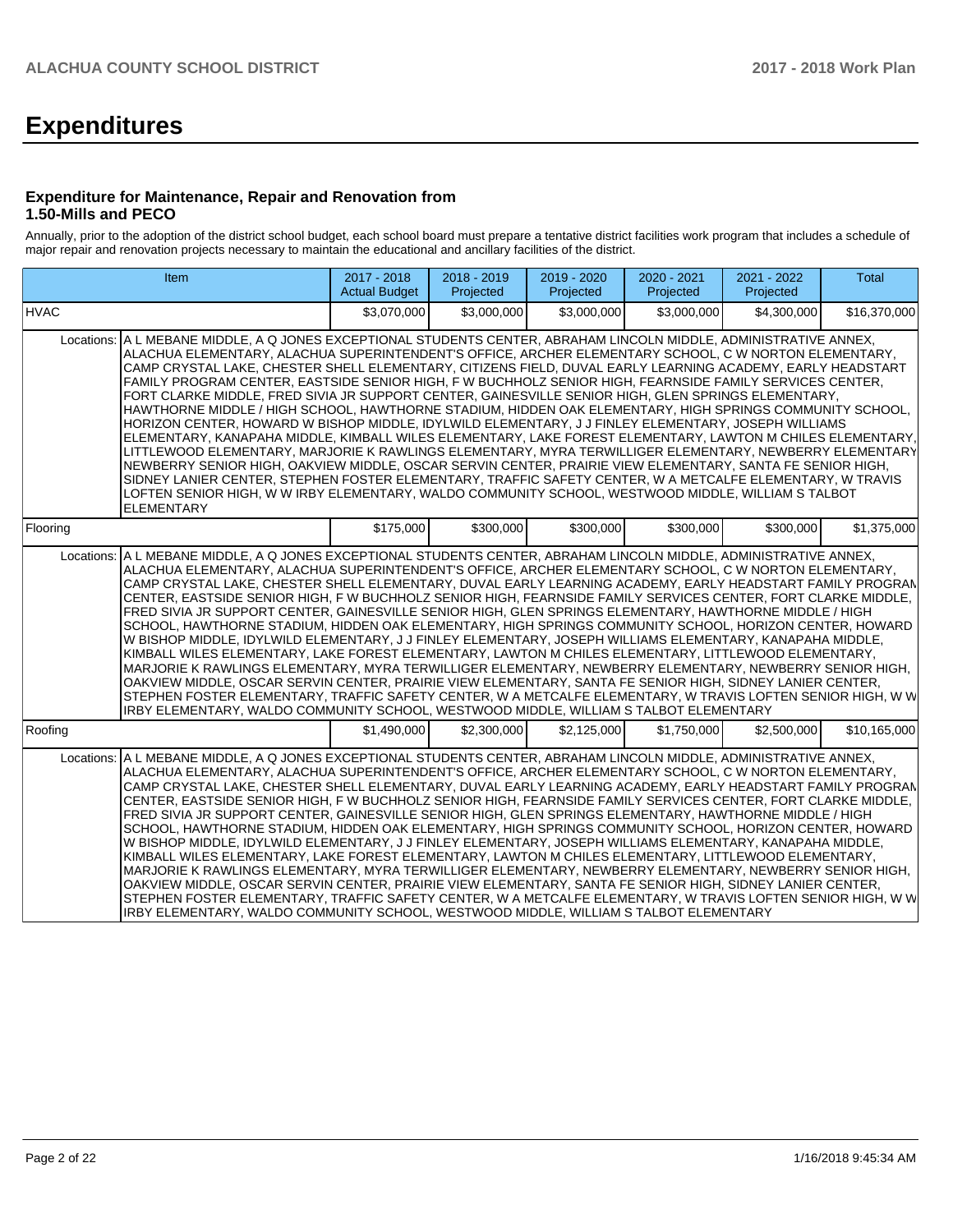| Safety to Life                   |                                                                                                                                                                                                                                                                                                                                                                                                                                                                                                                                                                                                                                                                                                                                                                                                                                                                                                                                                                                                                                                                                                                                                                                                                                                                                                                                                    | \$500,000 | \$1,000,000 | \$1,000,000 | \$1,000,000 | \$1,000,000 | \$4,500,000 |
|----------------------------------|----------------------------------------------------------------------------------------------------------------------------------------------------------------------------------------------------------------------------------------------------------------------------------------------------------------------------------------------------------------------------------------------------------------------------------------------------------------------------------------------------------------------------------------------------------------------------------------------------------------------------------------------------------------------------------------------------------------------------------------------------------------------------------------------------------------------------------------------------------------------------------------------------------------------------------------------------------------------------------------------------------------------------------------------------------------------------------------------------------------------------------------------------------------------------------------------------------------------------------------------------------------------------------------------------------------------------------------------------|-----------|-------------|-------------|-------------|-------------|-------------|
| Locations:                       | A L MEBANE MIDDLE, A Q JONES EXCEPTIONAL STUDENTS CENTER, ABRAHAM LINCOLN MIDDLE, ADMINISTRATIVE ANNEX,<br>ALACHUA ELEMENTARY, ALACHUA SUPERINTENDENT'S OFFICE, ARCHER ELEMENTARY SCHOOL, C W NORTON ELEMENTARY,<br>CAMP CRYSTAL LAKE, CHESTER SHELL ELEMENTARY, CITIZENS FIELD, DUVAL EARLY LEARNING ACADEMY, EARLY HEADSTART<br>FAMILY PROGRAM CENTER, EASTSIDE SENIOR HIGH, F W BUCHHOLZ SENIOR HIGH, FEARNSIDE FAMILY SERVICES CENTER,<br>FORT CLARKE MIDDLE, FRED SIVIA JR SUPPORT CENTER, GAINESVILLE SENIOR HIGH, GLEN SPRINGS ELEMENTARY,<br>HAWTHORNE MIDDLE / HIGH SCHOOL, HAWTHORNE STADIUM, HIDDEN OAK ELEMENTARY, HIGH SPRINGS COMMUNITY SCHOOL,<br>HORIZON CENTER, HOWARD W BISHOP MIDDLE, IDYLWILD ELEMENTARY, J J FINLEY ELEMENTARY, JOSEPH WILLIAMS<br>ELEMENTARY, KANAPAHA MIDDLE, KIMBALL WILES ELEMENTARY, LAKE FOREST ELEMENTARY, LAWTON M CHILES ELEMENTARY,<br>LITTLEWOOD ELEMENTARY, MARJORIE K RAWLINGS ELEMENTARY, MYRA TERWILLIGER ELEMENTARY, NEWBERRY ELEMENTARY<br>NEWBERRY SENIOR HIGH, OAKVIEW MIDDLE, OSCAR SERVIN CENTER, PRAIRIE VIEW ELEMENTARY, SANTA FE SENIOR HIGH,<br>SIDNEY LANIER CENTER, STEPHEN FOSTER ELEMENTARY, TRAFFIC SAFETY CENTER, W A METCALFE ELEMENTARY, W TRAVIS<br>LOFTEN SENIOR HIGH, W W IRBY ELEMENTARY, WALDO COMMUNITY SCHOOL, WESTWOOD MIDDLE, WILLIAM S TALBOT<br><b>ELEMENTARY</b> |           |             |             |             |             |             |
| Fencing                          |                                                                                                                                                                                                                                                                                                                                                                                                                                                                                                                                                                                                                                                                                                                                                                                                                                                                                                                                                                                                                                                                                                                                                                                                                                                                                                                                                    | \$550,000 | \$500,000   | \$500,000   | \$500,000   | \$500,000   | \$2,550,000 |
| Locations:                       | A L MEBANE MIDDLE, A Q JONES EXCEPTIONAL STUDENTS CENTER, ABRAHAM LINCOLN MIDDLE, ADMINISTRATIVE ANNEX,<br>ALACHUA ELEMENTARY, ALACHUA SUPERINTENDENT'S OFFICE, ARCHER ELEMENTARY SCHOOL, C W NORTON ELEMENTARY,<br>CAMP CRYSTAL LAKE, CHESTER SHELL ELEMENTARY, CITIZENS FIELD, DUVAL EARLY LEARNING ACADEMY, EARLY HEADSTART<br>FAMILY PROGRAM CENTER, EASTSIDE SENIOR HIGH, F W BUCHHOLZ SENIOR HIGH, FEARNSIDE FAMILY SERVICES CENTER,<br>FORT CLARKE MIDDLE, FRED SIVIA JR SUPPORT CENTER, GAINESVILLE SENIOR HIGH, GLEN SPRINGS ELEMENTARY,<br>HAWTHORNE MIDDLE / HIGH SCHOOL, HAWTHORNE STADIUM, HIDDEN OAK ELEMENTARY, HIGH SPRINGS COMMUNITY SCHOOL,<br>HORIZON CENTER, HOWARD W BISHOP MIDDLE, IDYLWILD ELEMENTARY, J J FINLEY ELEMENTARY, JOSEPH WILLIAMS<br>ELEMENTARY, KANAPAHA MIDDLE, KIMBALL WILES ELEMENTARY, LAKE FOREST ELEMENTARY, LAWTON M CHILES ELEMENTARY,<br>LITTLEWOOD ELEMENTARY, MARJORIE K RAWLINGS ELEMENTARY, MYRA TERWILLIGER ELEMENTARY, NEWBERRY ELEMENTARY<br>NEWBERRY SENIOR HIGH, OAKVIEW MIDDLE, OSCAR SERVIN CENTER, PRAIRIE VIEW ELEMENTARY, SANTA FE SENIOR HIGH,<br>SIDNEY LANIER CENTER, STEPHEN FOSTER ELEMENTARY, TRAFFIC SAFETY CENTER, W A METCALFE ELEMENTARY, W TRAVIS<br>LOFTEN SENIOR HIGH, W W IRBY ELEMENTARY, WALDO COMMUNITY SCHOOL, WESTWOOD MIDDLE, WILLIAM S TALBOT<br>ELEMENTARY        |           |             |             |             |             |             |
| Parking                          |                                                                                                                                                                                                                                                                                                                                                                                                                                                                                                                                                                                                                                                                                                                                                                                                                                                                                                                                                                                                                                                                                                                                                                                                                                                                                                                                                    | \$0       | \$0         | \$0         | \$0         | \$0         | \$0         |
|                                  | Locations: No Locations for this expenditure.                                                                                                                                                                                                                                                                                                                                                                                                                                                                                                                                                                                                                                                                                                                                                                                                                                                                                                                                                                                                                                                                                                                                                                                                                                                                                                      |           |             |             |             |             |             |
| Electrical                       |                                                                                                                                                                                                                                                                                                                                                                                                                                                                                                                                                                                                                                                                                                                                                                                                                                                                                                                                                                                                                                                                                                                                                                                                                                                                                                                                                    | \$0       | \$0         | \$0         | \$0         | \$0         | \$0         |
|                                  | Locations: No Locations for this expenditure.                                                                                                                                                                                                                                                                                                                                                                                                                                                                                                                                                                                                                                                                                                                                                                                                                                                                                                                                                                                                                                                                                                                                                                                                                                                                                                      |           |             |             |             |             |             |
| Fire Alarm                       |                                                                                                                                                                                                                                                                                                                                                                                                                                                                                                                                                                                                                                                                                                                                                                                                                                                                                                                                                                                                                                                                                                                                                                                                                                                                                                                                                    | \$0       | \$0         | \$0         | \$0         | \$0         | \$0         |
|                                  | Locations: No Locations for this expenditure.                                                                                                                                                                                                                                                                                                                                                                                                                                                                                                                                                                                                                                                                                                                                                                                                                                                                                                                                                                                                                                                                                                                                                                                                                                                                                                      |           |             |             |             |             |             |
| Telephone/Intercom System        |                                                                                                                                                                                                                                                                                                                                                                                                                                                                                                                                                                                                                                                                                                                                                                                                                                                                                                                                                                                                                                                                                                                                                                                                                                                                                                                                                    | \$0       | \$0         | \$0         | \$0         | \$0         | \$0         |
|                                  | Locations: No Locations for this expenditure.                                                                                                                                                                                                                                                                                                                                                                                                                                                                                                                                                                                                                                                                                                                                                                                                                                                                                                                                                                                                                                                                                                                                                                                                                                                                                                      |           |             |             |             |             |             |
| <b>Closed Circuit Television</b> |                                                                                                                                                                                                                                                                                                                                                                                                                                                                                                                                                                                                                                                                                                                                                                                                                                                                                                                                                                                                                                                                                                                                                                                                                                                                                                                                                    | \$0       | \$0         | \$0         | \$0         | \$0         | \$0         |
|                                  | Locations: No Locations for this expenditure.                                                                                                                                                                                                                                                                                                                                                                                                                                                                                                                                                                                                                                                                                                                                                                                                                                                                                                                                                                                                                                                                                                                                                                                                                                                                                                      |           |             |             |             |             |             |
| Paint                            |                                                                                                                                                                                                                                                                                                                                                                                                                                                                                                                                                                                                                                                                                                                                                                                                                                                                                                                                                                                                                                                                                                                                                                                                                                                                                                                                                    | \$50,000  | \$300,000   | \$300,000   | \$300,000   | \$300,000   | \$1,250,000 |
| Locations:                       | A L MEBANE MIDDLE, A Q JONES EXCEPTIONAL STUDENTS CENTER, ABRAHAM LINCOLN MIDDLE, ADMINISTRATIVE ANNEX,<br>ALACHUA ELEMENTARY, ALACHUA SUPERINTENDENT'S OFFICE, ARCHER ELEMENTARY SCHOOL, C W NORTON ELEMENTARY,<br>CAMP CRYSTAL LAKE, CHESTER SHELL ELEMENTARY, CITIZENS FIELD, DUVAL EARLY LEARNING ACADEMY, EARLY HEADSTART<br>FAMILY PROGRAM CENTER, EASTSIDE SENIOR HIGH, F W BUCHHOLZ SENIOR HIGH, FEARNSIDE FAMILY SERVICES CENTER,<br>FORT CLARKE MIDDLE, FRED SIVIA JR SUPPORT CENTER, GAINESVILLE SENIOR HIGH, GLEN SPRINGS ELEMENTARY,<br>HAWTHORNE MIDDLE / HIGH SCHOOL, HAWTHORNE STADIUM, HIDDEN OAK ELEMENTARY, HIGH SPRINGS COMMUNITY SCHOOL,<br>HORIZON CENTER, HOWARD W BISHOP MIDDLE, IDYLWILD ELEMENTARY, J J FINLEY ELEMENTARY, JOSEPH WILLIAMS<br>ELEMENTARY, KANAPAHA MIDDLE, KIMBALL WILES ELEMENTARY, LAKE FOREST ELEMENTARY, LAWTON M CHILES ELEMENTARY,<br>LITTLEWOOD ELEMENTARY, MARJORIE K RAWLINGS ELEMENTARY, MYRA TERWILLIGER ELEMENTARY, NEWBERRY ELEMENTARY<br>NEWBERRY SENIOR HIGH, OAKVIEW MIDDLE, OSCAR SERVIN CENTER, PRAIRIE VIEW ELEMENTARY, SANTA FE SENIOR HIGH,<br>SIDNEY LANIER CENTER, STEPHEN FOSTER ELEMENTARY, TRAFFIC SAFETY CENTER, W A METCALFE ELEMENTARY, W TRAVIS<br>LOFTEN SENIOR HIGH, W W IRBY ELEMENTARY, WALDO COMMUNITY SCHOOL, WESTWOOD MIDDLE, WILLIAM S TALBOT<br>ELEMENTARY        |           |             |             |             |             |             |
| Maintenance/Repair               |                                                                                                                                                                                                                                                                                                                                                                                                                                                                                                                                                                                                                                                                                                                                                                                                                                                                                                                                                                                                                                                                                                                                                                                                                                                                                                                                                    | \$800,000 | \$900,000   | \$950,000   | \$1,000,000 | \$1,250,000 | \$4,900,000 |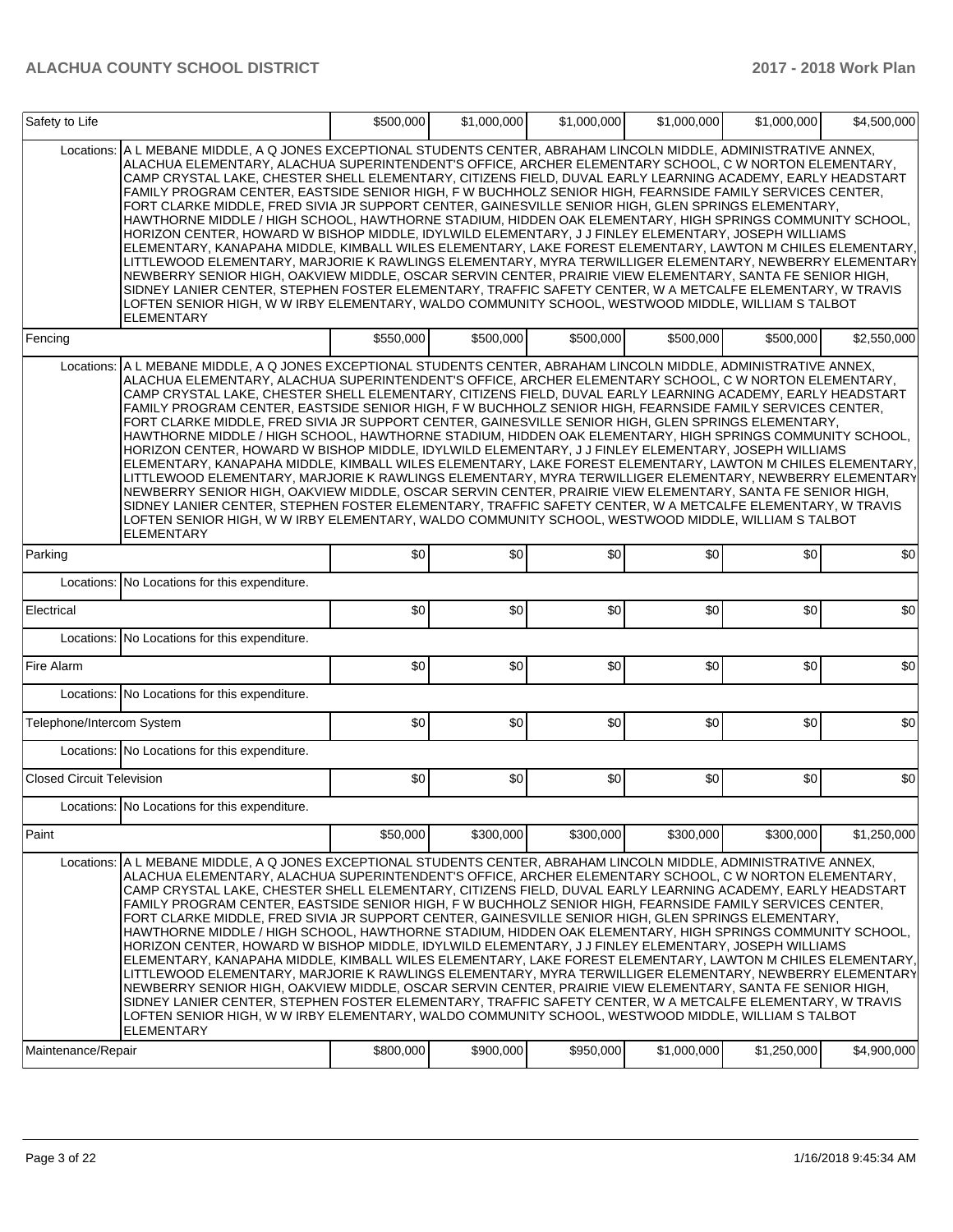| Locations:   A L MEBANE MIDDLE, A Q JONES EXCEPTIONAL STUDENTS CENTER, ABRAHAM LINCOLN MIDDLE, ADMINISTRATIVE ANNEX, |             |             |             |             |              |              |  |  |  |
|----------------------------------------------------------------------------------------------------------------------|-------------|-------------|-------------|-------------|--------------|--------------|--|--|--|
| ALACHUA ELEMENTARY, ALACHUA SUPERINTENDENT'S OFFICE, ARCHER ELEMENTARY SCHOOL, C W NORTON ELEMENTARY,                |             |             |             |             |              |              |  |  |  |
| CAMP CRYSTAL LAKE, CHESTER SHELL ELEMENTARY, CITIZENS FIELD, DUVAL EARLY LEARNING ACADEMY, EARLY HEADSTART           |             |             |             |             |              |              |  |  |  |
| FAMILY PROGRAM CENTER. EASTSIDE SENIOR HIGH. F W BUCHHOLZ SENIOR HIGH. FEARNSIDE FAMILY SERVICES CENTER.             |             |             |             |             |              |              |  |  |  |
| FORT CLARKE MIDDLE, FRED SIVIA JR SUPPORT CENTER, GAINESVILLE SENIOR HIGH, GLEN SPRINGS ELEMENTARY,                  |             |             |             |             |              |              |  |  |  |
| HAWTHORNE MIDDLE / HIGH SCHOOL, HAWTHORNE STADIUM, HIDDEN OAK ELEMENTARY, HIGH SPRINGS COMMUNITY SCHOOL,             |             |             |             |             |              |              |  |  |  |
| HORIZON CENTER, HOWARD W BISHOP MIDDLE, IDYLWILD ELEMENTARY, J J FINLEY ELEMENTARY, JOSEPH WILLIAMS                  |             |             |             |             |              |              |  |  |  |
| ELEMENTARY, KANAPAHA MIDDLE, KIMBALL WILES ELEMENTARY, LAKE FOREST ELEMENTARY, LAWTON M CHILES ELEMENTARY,           |             |             |             |             |              |              |  |  |  |
| LITTLEWOOD ELEMENTARY, MARJORIE K RAWLINGS ELEMENTARY, MEADOWBROOK ELEMENTARY, MYRA TERWILLIGER                      |             |             |             |             |              |              |  |  |  |
| IELEMENTARY, NEWBERRY ELEMENTARY, NEWBERRY SENIOR HIGH, OAKVIEW MIDDLE, OSCAR SERVIN CENTER, PRAIRIE VIEW            |             |             |             |             |              |              |  |  |  |
| IELEMENTARY, SANTA FE SENIOR HIGH, SIDNEY LANIER CENTER, STEPHEN FOSTER ELEMENTARY, TRAFFIC SAFETY CENTER, W≢        |             |             |             |             |              |              |  |  |  |
| IMETCALFE ELEMENTARY, W TRAVIS LOFTEN SENIOR HIGH, W W IRBY ELEMENTARY, WALDO COMMUNITY SCHOOL, WESTWOOD             |             |             |             |             |              |              |  |  |  |
| MIDDLE, WILLIAM S TALBOT ELEMENTARY                                                                                  |             |             |             |             |              |              |  |  |  |
| Sub Total:                                                                                                           | \$6.635,000 | \$8,300,000 | \$8,175,000 | \$7,850,000 | \$10,150,000 | \$41,110,000 |  |  |  |

| <b>PECO</b><br>) Maintenance Expenditures | \$830,579   | \$830,579   | \$830,579   | \$830,579   | \$830,579    | \$4,152,895  |
|-------------------------------------------|-------------|-------------|-------------|-------------|--------------|--------------|
| 1.50 Mill Sub Total:                      | \$8,520,645 | \$9,009,330 | \$8,737,591 | \$8,528,426 | \$12,327,773 | \$47,123,765 |

| Other Items                                                                                                                                                                                                                                                                                                                                                                                                                                                                                                                                                                                                                                                                                                                                                                                                                                                                                                                                                                                                                                                                                                                                                                                                                                                                                                                                                                 | $2017 - 2018$<br><b>Actual Budget</b> | 2018 - 2019<br>Projected | $2019 - 2020$<br>Projected | 2020 - 2021<br>Projected | 2021 - 2022<br>Projected | Total     |  |  |  |
|-----------------------------------------------------------------------------------------------------------------------------------------------------------------------------------------------------------------------------------------------------------------------------------------------------------------------------------------------------------------------------------------------------------------------------------------------------------------------------------------------------------------------------------------------------------------------------------------------------------------------------------------------------------------------------------------------------------------------------------------------------------------------------------------------------------------------------------------------------------------------------------------------------------------------------------------------------------------------------------------------------------------------------------------------------------------------------------------------------------------------------------------------------------------------------------------------------------------------------------------------------------------------------------------------------------------------------------------------------------------------------|---------------------------------------|--------------------------|----------------------------|--------------------------|--------------------------|-----------|--|--|--|
| (K) ADA Corrections DW                                                                                                                                                                                                                                                                                                                                                                                                                                                                                                                                                                                                                                                                                                                                                                                                                                                                                                                                                                                                                                                                                                                                                                                                                                                                                                                                                      | \$25,000                              | \$100,000                | \$100,000                  | \$100,000                | \$100,000                | \$425,000 |  |  |  |
| Locations A L MEBANE MIDDLE, A Q JONES EXCEPTIONAL STUDENTS CENTER, ABRAHAM LINCOLN MIDDLE, ADMINISTRATIVE ANNEX,<br>ALACHUA ELEMENTARY, ALACHUA SUPERINTENDENT'S OFFICE, ARCHER ELEMENTARY SCHOOL, C W NORTON ELEMENTARY,<br>CAMP CRYSTAL LAKE, CHESTER SHELL ELEMENTARY, CITIZENS FIELD, DUVAL EARLY LEARNING ACADEMY, EARLY HEADSTAR<br>FAMILY PROGRAM CENTER. EASTSIDE SENIOR HIGH. FW BUCHHOLZ SENIOR HIGH. FEARNSIDE FAMILY SERVICES CENTER.<br>FORT CLARKE MIDDLE, FRED SIVIA JR SUPPORT CENTER, GAINESVILLE SENIOR HIGH, GLEN SPRINGS ELEMENTARY,<br>HAWTHORNE MIDDLE / HIGH SCHOOL, HAWTHORNE STADIUM, HIDDEN OAK ELEMENTARY, HIGH SPRINGS COMMUNITY<br>SCHOOL. HORIZON CENTER. HOWARD W BISHOP MIDDLE. IDYLWILD ELEMENTARY. J J FINLEY ELEMENTARY. JOSEPH WILLIAMS<br>ELEMENTARY, KANAPAHA MIDDLE, KIMBALL WILES ELEMENTARY, LAKE FOREST ELEMENTARY, LAWTON M CHILES<br>ELEMENTARY, LITTLEWOOD ELEMENTARY, MARJORIE K RAWLINGS ELEMENTARY, MEADOWBROOK ELEMENTARY, MYRA<br>TERWILLIGER ELEMENTARY, NEWBERRY ELEMENTARY, NEWBERRY SENIOR HIGH, OAKVIEW MIDDLE, OSCAR SERVIN CENTER,<br>PRAIRIE VIEW ELEMENTARY, SANTA FE SENIOR HIGH, SIDNEY LANIER CENTER, STEPHEN FOSTER ELEMENTARY, TRAFFIC<br>SAFETY CENTER, W A METCALFE ELEMENTARY, W TRAVIS LOFTEN SENIOR HIGH, W W IRBY ELEMENTARY, WALDO COMMUNIT<br>SCHOOL, WESTWOOD MIDDLE, WILLIAM S TALBOT ELEMENTARY |                                       |                          |                            |                          |                          |           |  |  |  |
| (E) Security                                                                                                                                                                                                                                                                                                                                                                                                                                                                                                                                                                                                                                                                                                                                                                                                                                                                                                                                                                                                                                                                                                                                                                                                                                                                                                                                                                | \$230,000                             | \$75,000                 | \$75,000                   | \$75,000                 | \$75,000                 | \$530,000 |  |  |  |
| Locations A L MEBANE MIDDLE, A Q JONES EXCEPTIONAL STUDENTS CENTER, ABRAHAM LINCOLN MIDDLE, ADMINISTRATIVE ANNEX,<br>ALACHUA ELEMENTARY, ALACHUA SUPERINTENDENT'S OFFICE, ARCHER ELEMENTARY SCHOOL, C W NORTON ELEMENTARY,<br>CAMP CRYSTAL LAKE, CHESTER SHELL ELEMENTARY, CITIZENS FIELD, DUVAL EARLY LEARNING ACADEMY, EARLY HEADSTAR<br>FAMILY PROGRAM CENTER, EASTSIDE SENIOR HIGH, FW BUCHHOLZ SENIOR HIGH, FEARNSIDE FAMILY SERVICES CENTER,<br>FORT CLARKE MIDDLE, FRED SIVIA JR SUPPORT CENTER, GAINESVILLE SENIOR HIGH, GLEN SPRINGS ELEMENTARY,<br>HAWTHORNE MIDDLE / HIGH SCHOOL, HAWTHORNE STADIUM, HIDDEN OAK ELEMENTARY, HIGH SPRINGS COMMUNITY<br>SCHOOL, HORIZON CENTER, HOWARD W BISHOP MIDDLE, IDYLWILD ELEMENTARY, J J FINLEY ELEMENTARY, JOSEPH WILLIAMS<br>ELEMENTARY, KANAPAHA MIDDLE, KIMBALL WILES ELEMENTARY, LAKE FOREST ELEMENTARY, LAWTON M CHILES<br>ELEMENTARY, LITTLEWOOD ELEMENTARY, MARJORIE K RAWLINGS ELEMENTARY, MEADOWBROOK ELEMENTARY, MYRA<br>TERWILLIGER ELEMENTARY, NEWBERRY ELEMENTARY, NEWBERRY SENIOR HIGH, OAKVIEW MIDDLE, OSCAR SERVIN CENTER,<br>PRAIRIE VIEW ELEMENTARY, SANTA FE SENIOR HIGH, SIDNEY LANIER CENTER, STEPHEN FOSTER ELEMENTARY, TRAFFIC<br>SAFETY CENTER, W A METCALFE ELEMENTARY, W TRAVIS LOFTEN SENIOR HIGH, W W IRBY ELEMENTARY, WALDO COMMUNIT<br>SCHOOL, WESTWOOD MIDDLE, WILLIAM S TALBOT ELEMENTARY |                                       |                          |                            |                          |                          |           |  |  |  |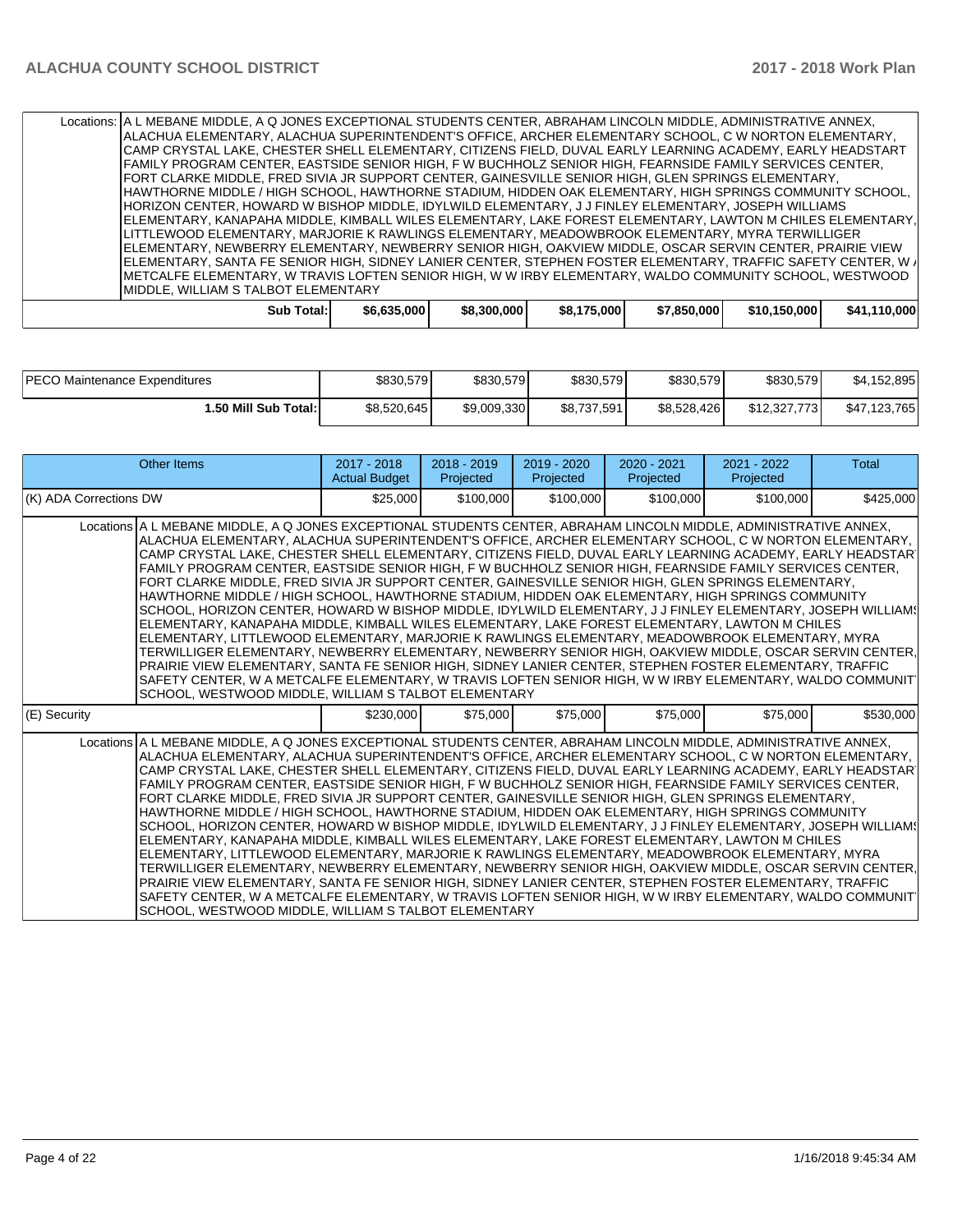|                                                                                                                                                                                                                                                                                                                                                                                                                                                                                                                                                                                                                                                                                                                                                                                                                                                                                                                                                                                                                                                                                                                                                                                                                                                                                                                                                               | (N) Environmental Issues & Remediation                                                                                                                                                                                                                                                                                                                                                                                                                                                                                                                                                                                                                                                                                                                                                                                                                                                                                                                                                                                                                                                                                                                                                                                                                                                                                                                        |           | \$150,000<br>\$150,000 | \$150,000 | \$150,000 | \$150,000 | \$750,000   |  |  |  |  |
|---------------------------------------------------------------------------------------------------------------------------------------------------------------------------------------------------------------------------------------------------------------------------------------------------------------------------------------------------------------------------------------------------------------------------------------------------------------------------------------------------------------------------------------------------------------------------------------------------------------------------------------------------------------------------------------------------------------------------------------------------------------------------------------------------------------------------------------------------------------------------------------------------------------------------------------------------------------------------------------------------------------------------------------------------------------------------------------------------------------------------------------------------------------------------------------------------------------------------------------------------------------------------------------------------------------------------------------------------------------|---------------------------------------------------------------------------------------------------------------------------------------------------------------------------------------------------------------------------------------------------------------------------------------------------------------------------------------------------------------------------------------------------------------------------------------------------------------------------------------------------------------------------------------------------------------------------------------------------------------------------------------------------------------------------------------------------------------------------------------------------------------------------------------------------------------------------------------------------------------------------------------------------------------------------------------------------------------------------------------------------------------------------------------------------------------------------------------------------------------------------------------------------------------------------------------------------------------------------------------------------------------------------------------------------------------------------------------------------------------|-----------|------------------------|-----------|-----------|-----------|-------------|--|--|--|--|
|                                                                                                                                                                                                                                                                                                                                                                                                                                                                                                                                                                                                                                                                                                                                                                                                                                                                                                                                                                                                                                                                                                                                                                                                                                                                                                                                                               | Locations A L MEBANE MIDDLE, A Q JONES EXCEPTIONAL STUDENTS CENTER, ABRAHAM LINCOLN MIDDLE, ADMINISTRATIVE ANNEX,<br>ALACHUA ELEMENTARY, ALACHUA SUPERINTENDENT'S OFFICE, ARCHER ELEMENTARY SCHOOL, C W NORTON ELEMENTARY,<br>CAMP CRYSTAL LAKE, CHESTER SHELL ELEMENTARY, CITIZENS FIELD, DUVAL EARLY LEARNING ACADEMY, EARLY HEADSTAR<br>FAMILY PROGRAM CENTER. EASTSIDE SENIOR HIGH. F W BUCHHOLZ SENIOR HIGH. FEARNSIDE FAMILY SERVICES CENTER.<br>FORT CLARKE MIDDLE, FRED SIVIA JR SUPPORT CENTER, GAINESVILLE SENIOR HIGH, GLEN SPRINGS ELEMENTARY,<br>HAWTHORNE MIDDLE / HIGH SCHOOL, HAWTHORNE STADIUM, HIDDEN OAK ELEMENTARY, HIGH SPRINGS COMMUNITY<br>SCHOOL, HORIZON CENTER, HOWARD W BISHOP MIDDLE, IDYLWILD ELEMENTARY, J J FINLEY ELEMENTARY, JOSEPH WILLIAM (<br>ELEMENTARY, KANAPAHA MIDDLE, KIMBALL WILES ELEMENTARY, LAKE FOREST ELEMENTARY, LAWTON M CHILES<br>ELEMENTARY, LITTLEWOOD ELEMENTARY, MARJORIE K RAWLINGS ELEMENTARY, MYRA TERWILLIGER ELEMENTARY,<br>NEWBERRY ELEMENTARY, NEWBERRY SENIOR HIGH, OAKVIEW MIDDLE, OSCAR SERVIN CENTER, PRAIRIE VIEW ELEMENTARY.<br>SANTA FE SENIOR HIGH, SIDNEY LANIER CENTER, STEPHEN FOSTER ELEMENTARY, TRAFFIC SAFETY CENTER, W A METCALFE<br>ELEMENTARY, W TRAVIS LOFTEN SENIOR HIGH, W W IRBY ELEMENTARY, WALDO COMMUNITY SCHOOL, WESTWOOD MIDDLE,<br><b>WILLIAM S TALBOT ELEMENTARY</b> |           |                        |           |           |           |             |  |  |  |  |
| (P) Relocatable Moves & Renovations                                                                                                                                                                                                                                                                                                                                                                                                                                                                                                                                                                                                                                                                                                                                                                                                                                                                                                                                                                                                                                                                                                                                                                                                                                                                                                                           |                                                                                                                                                                                                                                                                                                                                                                                                                                                                                                                                                                                                                                                                                                                                                                                                                                                                                                                                                                                                                                                                                                                                                                                                                                                                                                                                                               | \$500,000 | \$300,000              | \$300,000 | \$300,000 | \$300,000 | \$1.700.000 |  |  |  |  |
| Locations A L MEBANE MIDDLE, A Q JONES EXCEPTIONAL STUDENTS CENTER, ABRAHAM LINCOLN MIDDLE, ADMINISTRATIVE ANNEX,<br>ALACHUA ELEMENTARY, ALACHUA SUPERINTENDENT'S OFFICE, ARCHER ELEMENTARY SCHOOL, C W NORTON ELEMENTARY,<br>CAMP CRYSTAL LAKE, CHESTER SHELL ELEMENTARY, CITIZENS FIELD, DUVAL EARLY LEARNING ACADEMY, EARLY HEADSTAR<br>FAMILY PROGRAM CENTER, EASTSIDE SENIOR HIGH, F W BUCHHOLZ SENIOR HIGH, FEARNSIDE FAMILY SERVICES CENTER,<br>FORT CLARKE MIDDLE, FRED SIVIA JR SUPPORT CENTER, GAINESVILLE SENIOR HIGH, GLEN SPRINGS ELEMENTARY,<br>HAWTHORNE MIDDLE / HIGH SCHOOL, HAWTHORNE STADIUM, HIDDEN OAK ELEMENTARY, HIGH SPRINGS COMMUNITY<br>SCHOOL, HORIZON CENTER, HOWARD W BISHOP MIDDLE, IDYLWILD ELEMENTARY, J J FINLEY ELEMENTARY, JOSEPH WILLIAM (<br>ELEMENTARY, KANAPAHA MIDDLE, KIMBALL WILES ELEMENTARY, LAKE FOREST ELEMENTARY, LAWTON M CHILES<br>ELEMENTARY, LITTLEWOOD ELEMENTARY, MARJORIE K RAWLINGS ELEMENTARY, MYRA TERWILLIGER ELEMENTARY,<br>NEWBERRY ELEMENTARY, NEWBERRY SENIOR HIGH, OAKVIEW MIDDLE, OSCAR SERVIN CENTER, PRAIRIE VIEW ELEMENTARY,<br>SANTA FE SENIOR HIGH, SIDNEY LANIER CENTER, STEPHEN FOSTER ELEMENTARY, TRAFFIC SAFETY CENTER, W A METCALFE<br>ELEMENTARY, W TRAVIS LOFTEN SENIOR HIGH, W W IRBY ELEMENTARY, WALDO COMMUNITY SCHOOL, WESTWOOD MIDDLE,<br><b>WILLIAM S TALBOT ELEMENTARY</b> |                                                                                                                                                                                                                                                                                                                                                                                                                                                                                                                                                                                                                                                                                                                                                                                                                                                                                                                                                                                                                                                                                                                                                                                                                                                                                                                                                               |           |                        |           |           |           |             |  |  |  |  |
| <b>Floors</b>                                                                                                                                                                                                                                                                                                                                                                                                                                                                                                                                                                                                                                                                                                                                                                                                                                                                                                                                                                                                                                                                                                                                                                                                                                                                                                                                                 | (G) Athletic Enhancement - Refinish Wood Gym                                                                                                                                                                                                                                                                                                                                                                                                                                                                                                                                                                                                                                                                                                                                                                                                                                                                                                                                                                                                                                                                                                                                                                                                                                                                                                                  | \$330,000 | \$200,000              | \$200,000 | \$200,000 | \$200,000 | \$1,130,000 |  |  |  |  |
|                                                                                                                                                                                                                                                                                                                                                                                                                                                                                                                                                                                                                                                                                                                                                                                                                                                                                                                                                                                                                                                                                                                                                                                                                                                                                                                                                               | Locations A L MEBANE MIDDLE, ABRAHAM LINCOLN MIDDLE, EASTSIDE SENIOR HIGH, F W BUCHHOLZ SENIOR HIGH, GAINESVILLE<br>SENIOR HIGH, HAWTHORNE MIDDLE / HIGH SCHOOL, NEWBERRY SENIOR HIGH                                                                                                                                                                                                                                                                                                                                                                                                                                                                                                                                                                                                                                                                                                                                                                                                                                                                                                                                                                                                                                                                                                                                                                         |           |                        |           |           |           |             |  |  |  |  |
|                                                                                                                                                                                                                                                                                                                                                                                                                                                                                                                                                                                                                                                                                                                                                                                                                                                                                                                                                                                                                                                                                                                                                                                                                                                                                                                                                               | (J) Fixed Furnishings and Equipment Replacement                                                                                                                                                                                                                                                                                                                                                                                                                                                                                                                                                                                                                                                                                                                                                                                                                                                                                                                                                                                                                                                                                                                                                                                                                                                                                                               | \$10,000  | \$50,000               | \$50,000  | \$50,000  | \$50,000  | \$210,000   |  |  |  |  |
| Locations A L MEBANE MIDDLE, A Q JONES EXCEPTIONAL STUDENTS CENTER, ABRAHAM LINCOLN MIDDLE, ADMINISTRATIVE ANNEX,<br>ALACHUA ELEMENTARY, ALACHUA SUPERINTENDENT'S OFFICE, ARCHER ELEMENTARY SCHOOL, C W NORTON ELEMENTARY,<br>CAMP CRYSTAL LAKE, CHESTER SHELL ELEMENTARY, CITIZENS FIELD, DUVAL EARLY LEARNING ACADEMY, EARLY HEADSTAR<br>FAMILY PROGRAM CENTER, EASTSIDE SENIOR HIGH, F W BUCHHOLZ SENIOR HIGH, FEARNSIDE FAMILY SERVICES CENTER,<br>FORT CLARKE MIDDLE, FRED SIVIA JR SUPPORT CENTER, GAINESVILLE SENIOR HIGH, GLEN SPRINGS ELEMENTARY,<br>HAWTHORNE MIDDLE / HIGH SCHOOL. HAWTHORNE STADIUM. HIDDEN OAK ELEMENTARY. HIGH SPRINGS COMMUNITY<br>SCHOOL, HORIZON CENTER, HOWARD W BISHOP MIDDLE, IDYLWILD ELEMENTARY, JJ FINLEY ELEMENTARY, JOSEPH WILLIAM !<br>ELEMENTARY, KANAPAHA MIDDLE, KIMBALL WILES ELEMENTARY, LAKE FOREST ELEMENTARY, LAWTON M CHILES<br>ELEMENTARY, LITTLEWOOD ELEMENTARY, MARJORIE K RAWLINGS ELEMENTARY, MYRA TERWILLIGER ELEMENTARY,<br>NEWBERRY ELEMENTARY, NEWBERRY SENIOR HIGH, OAKVIEW MIDDLE, OSCAR SERVIN CENTER, PRAIRIE VIEW ELEMENTARY,<br>SANTA FE SENIOR HIGH, SIDNEY LANIER CENTER, STEPHEN FOSTER ELEMENTARY, TRAFFIC SAFETY CENTER, W A METCALFE<br>IELEMENTARY, W TRAVIS LOFTEN SENIOR HIGH, W W IRBY ELEMENTARY, WALDO COMMUNITY SCHOOL, WESTWOOD MIDDLE,                                       |                                                                                                                                                                                                                                                                                                                                                                                                                                                                                                                                                                                                                                                                                                                                                                                                                                                                                                                                                                                                                                                                                                                                                                                                                                                                                                                                                               |           |                        |           |           |           |             |  |  |  |  |
|                                                                                                                                                                                                                                                                                                                                                                                                                                                                                                                                                                                                                                                                                                                                                                                                                                                                                                                                                                                                                                                                                                                                                                                                                                                                                                                                                               | (T) Technology Communications Upgrades                                                                                                                                                                                                                                                                                                                                                                                                                                                                                                                                                                                                                                                                                                                                                                                                                                                                                                                                                                                                                                                                                                                                                                                                                                                                                                                        | \$10,000  | \$75,000               | \$75,000  | \$100,000 | \$100,000 | \$360,000   |  |  |  |  |
|                                                                                                                                                                                                                                                                                                                                                                                                                                                                                                                                                                                                                                                                                                                                                                                                                                                                                                                                                                                                                                                                                                                                                                                                                                                                                                                                                               | Locations A L MEBANE MIDDLE, A Q JONES EXCEPTIONAL STUDENTS CENTER, ABRAHAM LINCOLN MIDDLE, ADMINISTRATIVE ANNEX,<br>ALACHUA ELEMENTARY, ALACHUA SUPERINTENDENT'S OFFICE, ARCHER ELEMENTARY SCHOOL, C W NORTON ELEMENTARY,<br>CAMP CRYSTAL LAKE, CHESTER SHELL ELEMENTARY, CITIZENS FIELD, DUVAL EARLY LEARNING ACADEMY, EARLY HEADSTAR<br>FAMILY PROGRAM CENTER, EASTSIDE SENIOR HIGH, F W BUCHHOLZ SENIOR HIGH, FEARNSIDE FAMILY SERVICES CENTER,<br>FORT CLARKE MIDDLE, FRED SIVIA JR SUPPORT CENTER, GAINESVILLE SENIOR HIGH, GLEN SPRINGS ELEMENTARY,<br>HAWTHORNE MIDDLE / HIGH SCHOOL, HAWTHORNE STADIUM, HIDDEN OAK ELEMENTARY, HIGH SPRINGS COMMUNITY<br>SCHOOL, HORIZON CENTER, HOWARD W BISHOP MIDDLE, IDYLWILD ELEMENTARY, J J FINLEY ELEMENTARY, JOSEPH WILLIAM (<br>ELEMENTARY, KANAPAHA MIDDLE, KIMBALL WILES ELEMENTARY, LAKE FOREST ELEMENTARY, LAWTON M CHILES<br>ELEMENTARY, LITTLEWOOD ELEMENTARY, MARJORIE K RAWLINGS ELEMENTARY, MYRA TERWILLIGER ELEMENTARY,<br>NEWBERRY ELEMENTARY, NEWBERRY SENIOR HIGH, OAKVIEW MIDDLE, OSCAR SERVIN CENTER, PRAIRIE VIEW ELEMENTARY<br>SANTA FE SENIOR HIGH, SIDNEY LANIER CENTER, STEPHEN FOSTER ELEMENTARY, TRAFFIC SAFETY CENTER, W A METCALFE<br>ELEMENTARY, W TRAVIS LOFTEN SENIOR HIGH, W W IRBY ELEMENTARY, WALDO COMMUNITY SCHOOL, WESTWOOD MIDDLE,<br>WILLIAM S TALBOT ELEMENTARY         |           |                        |           |           |           |             |  |  |  |  |
| (W) Energy Conservation Program                                                                                                                                                                                                                                                                                                                                                                                                                                                                                                                                                                                                                                                                                                                                                                                                                                                                                                                                                                                                                                                                                                                                                                                                                                                                                                                               |                                                                                                                                                                                                                                                                                                                                                                                                                                                                                                                                                                                                                                                                                                                                                                                                                                                                                                                                                                                                                                                                                                                                                                                                                                                                                                                                                               | \$25,000  | \$100,000              | \$100,000 | \$100,000 | \$100,000 | \$425,000   |  |  |  |  |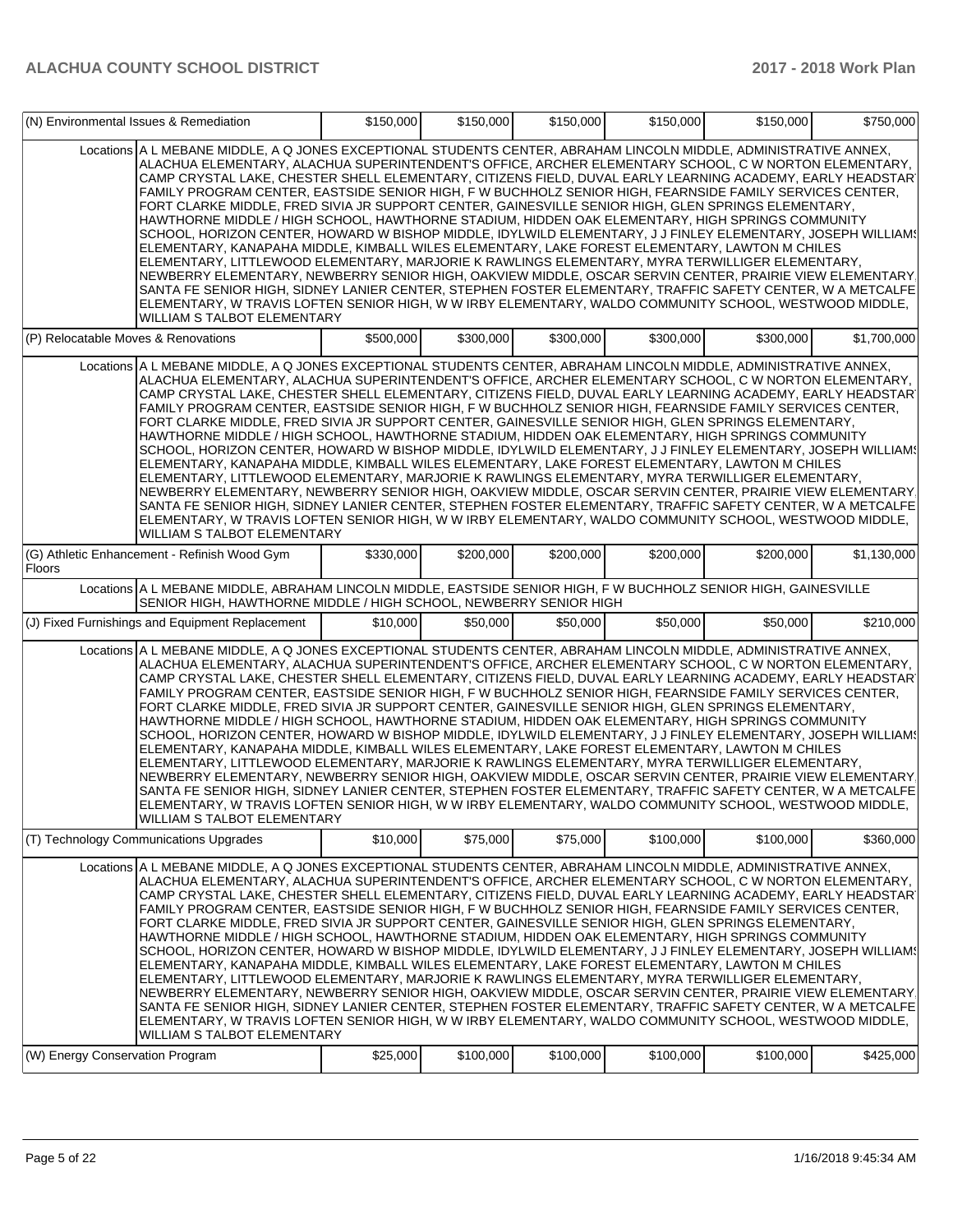| Locations A L MEBANE MIDDLE, A Q JONES EXCEPTIONAL STUDENTS CENTER, ABRAHAM LINCOLN MIDDLE, ADMINISTRATIVE ANNEX,<br>ALACHUA ELEMENTARY, ALACHUA SUPERINTENDENT'S OFFICE, ARCHER ELEMENTARY SCHOOL, C W NORTON ELEMENTARY,<br>CAMP CRYSTAL LAKE, CHESTER SHELL ELEMENTARY, CITIZENS FIELD, DUVAL EARLY LEARNING ACADEMY, EARLY HEADSTAR<br>FAMILY PROGRAM CENTER, EASTSIDE SENIOR HIGH, F W BUCHHOLZ SENIOR HIGH, FEARNSIDE FAMILY SERVICES CENTER,<br>FORT CLARKE MIDDLE, FRED SIVIA JR SUPPORT CENTER, GAINESVILLE SENIOR HIGH, GLEN SPRINGS ELEMENTARY,<br>HAWTHORNE MIDDLE / HIGH SCHOOL, HAWTHORNE STADIUM, HIDDEN OAK ELEMENTARY, HIGH SPRINGS COMMUNITY<br>SCHOOL, HORIZON CENTER, HOWARD W BISHOP MIDDLE, IDYLWILD ELEMENTARY, JJ FINLEY ELEMENTARY, JOSEPH WILLIAM!<br>ELEMENTARY, KANAPAHA MIDDLE, KIMBALL WILES ELEMENTARY, LAKE FOREST ELEMENTARY, LAWTON M CHILES<br>ELEMENTARY, LITTLEWOOD ELEMENTARY, MARJORIE K RAWLINGS ELEMENTARY, MYRA TERWILLIGER ELEMENTARY,<br>NEWBERRY ELEMENTARY, NEWBERRY SENIOR HIGH, OAKVIEW MIDDLE, OSCAR SERVIN CENTER, PRAIRIE VIEW ELEMENTARY,<br>SANTA FE SENIOR HIGH, SIDNEY LANIER CENTER, STEPHEN FOSTER ELEMENTARY, TRAFFIC SAFETY CENTER, W A METCALFE<br>ELEMENTARY, W TRAVIS LOFTEN SENIOR HIGH, W W IRBY ELEMENTARY, WALDO COMMUNITY SCHOOL, WESTWOOD MIDDLE,<br><b>WILLIAM S TALBOT ELEMENTARY</b>                             |             |             |             |             |              |              |
|-----------------------------------------------------------------------------------------------------------------------------------------------------------------------------------------------------------------------------------------------------------------------------------------------------------------------------------------------------------------------------------------------------------------------------------------------------------------------------------------------------------------------------------------------------------------------------------------------------------------------------------------------------------------------------------------------------------------------------------------------------------------------------------------------------------------------------------------------------------------------------------------------------------------------------------------------------------------------------------------------------------------------------------------------------------------------------------------------------------------------------------------------------------------------------------------------------------------------------------------------------------------------------------------------------------------------------------------------------------------------------------------|-------------|-------------|-------------|-------------|--------------|--------------|
| (U) Consulting Services                                                                                                                                                                                                                                                                                                                                                                                                                                                                                                                                                                                                                                                                                                                                                                                                                                                                                                                                                                                                                                                                                                                                                                                                                                                                                                                                                                 | \$140,000   | \$150,000   | \$150,000   | \$150,000   | \$150,000    | \$740,000    |
| Locations A L MEBANE MIDDLE, A Q JONES EXCEPTIONAL STUDENTS CENTER, ABRAHAM LINCOLN MIDDLE, ADMINISTRATIVE ANNEX,<br>ALACHUA ELEMENTARY, ALACHUA SUPERINTENDENT'S OFFICE, ARCHER ELEMENTARY SCHOOL, C W NORTON ELEMENTARY,<br>CAMP CRYSTAL LAKE, CHESTER SHELL ELEMENTARY, CITIZENS FIELD, DUVAL EARLY LEARNING ACADEMY, EARLY HEADSTAR<br>FAMILY PROGRAM CENTER, EASTSIDE SENIOR HIGH, F W BUCHHOLZ SENIOR HIGH, FEARNSIDE FAMILY SERVICES CENTER,<br>FORT CLARKE MIDDLE, FRED SIVIA JR SUPPORT CENTER, GAINESVILLE SENIOR HIGH, GLEN SPRINGS ELEMENTARY,<br>HAWTHORNE MIDDLE / HIGH SCHOOL, HAWTHORNE STADIUM, HIDDEN OAK ELEMENTARY, HIGH SPRINGS COMMUNITY<br>SCHOOL, HORIZON CENTER, HOWARD W BISHOP MIDDLE, IDYLWILD ELEMENTARY, J J FINLEY ELEMENTARY, JOSEPH WILLIAM (<br>ELEMENTARY, KANAPAHA MIDDLE, KIMBALL WILES ELEMENTARY, LAKE FOREST ELEMENTARY, LAWTON M CHILES<br>ELEMENTARY, LITTLEWOOD ELEMENTARY, MARJORIE K RAWLINGS ELEMENTARY, MYRA TERWILLIGER ELEMENTARY.<br>NEWBERRY ELEMENTARY, NEWBERRY SENIOR HIGH, OAKVIEW MIDDLE, OSCAR SERVIN CENTER, PRAIRIE VIEW ELEMENTARY,<br>SANTA FE SENIOR HIGH, SIDNEY LANIER CENTER, STEPHEN FOSTER ELEMENTARY, TRAFFIC SAFETY CENTER, W A METCALFE<br>ELEMENTARY, W TRAVIS LOFTEN SENIOR HIGH, W W IRBY ELEMENTARY, WALDO COMMUNITY SCHOOL, WESTWOOD MIDDLE,<br><b>WILLIAM S TALBOT ELEMENTARY</b>                           |             |             |             |             |              |              |
| (Z) Construction Contingency                                                                                                                                                                                                                                                                                                                                                                                                                                                                                                                                                                                                                                                                                                                                                                                                                                                                                                                                                                                                                                                                                                                                                                                                                                                                                                                                                            | \$1.261.224 | \$203,050   | \$17,039    | \$89,726    | \$1,600,000  | \$3.171.039  |
| Locations A L MEBANE MIDDLE, A Q JONES EXCEPTIONAL STUDENTS CENTER, ABRAHAM LINCOLN MIDDLE, ADMINISTRATIVE ANNEX,<br>ALACHUA ELEMENTARY, ALACHUA SUPERINTENDENT'S OFFICE, ARCHER ELEMENTARY SCHOOL, C W NORTON ELEMENTARY,<br>CAMP CRYSTAL LAKE, CHESTER SHELL ELEMENTARY, CITIZENS FIELD, DUVAL EARLY LEARNING ACADEMY, EARLY HEADSTAR<br>FAMILY PROGRAM CENTER, EASTSIDE SENIOR HIGH, F W BUCHHOLZ SENIOR HIGH, FEARNSIDE FAMILY SERVICES CENTER,<br>FORT CLARKE MIDDLE, FRED SIVIA JR SUPPORT CENTER, GAINESVILLE SENIOR HIGH, GLEN SPRINGS ELEMENTARY,<br>HAWTHORNE MIDDLE / HIGH SCHOOL, HAWTHORNE STADIUM, HIDDEN OAK ELEMENTARY, HIGH SPRINGS COMMUNITY<br>SCHOOL, HORIZON CENTER, HOWARD W BISHOP MIDDLE, IDYLWILD ELEMENTARY, J J FINLEY ELEMENTARY, JOSEPH WILLIAM (<br>ELEMENTARY, KANAPAHA MIDDLE, KIMBALL WILES ELEMENTARY, LAKE FOREST ELEMENTARY, LAWTON M CHILES<br>ELEMENTARY, LITTLEWOOD ELEMENTARY, MARJORIE K RAWLINGS ELEMENTARY, MYRA TERWILLIGER ELEMENTARY,<br>NEWBERRY ELEMENTARY, NEWBERRY SENIOR HIGH, OAKVIEW MIDDLE, OSCAR SERVIN CENTER, PRAIRIE VIEW ELEMENTARY,<br>SANTA FE SENIOR HIGH, SIDNEY LANIER CENTER, STEPHEN FOSTER ELEMENTARY, TRAFFIC SAFETY CENTER, W A METCALFE<br>ELEMENTARY, W TRAVIS LOFTEN SENIOR HIGH, W W IRBY ELEMENTARY, WALDO COMMUNITY SCHOOL, WESTWOOD MIDDLE,<br>WILLIAM S TALBOT ELEMENTARY                                  |             |             |             |             |              |              |
| (U) School Concurrency Management                                                                                                                                                                                                                                                                                                                                                                                                                                                                                                                                                                                                                                                                                                                                                                                                                                                                                                                                                                                                                                                                                                                                                                                                                                                                                                                                                       | \$35,000    | \$136,859   | \$176,131   | \$194,279   | \$183,352    | \$725,621    |
| Locations A L MEBANE MIDDLE, A Q JONES EXCEPTIONAL STUDENTS CENTER, ABRAHAM LINCOLN MIDDLE, ADMINISTRATIVE ANNEX,<br>ALACHUA ELEMENTARY, ALACHUA SUPERINTENDENT'S OFFICE, ARCHER ELEMENTARY SCHOOL, C W NORTON ELEMENTARY,<br>CAMP CRYSTAL LAKE, CHESTER SHELL ELEMENTARY, CITIZENS FIELD, DUVAL EARLY LEARNING ACADEMY, EARLY HEADSTAR<br>FAMILY PROGRAM CENTER. EASTSIDE SENIOR HIGH. F W BUCHHOLZ SENIOR HIGH. FEARNSIDE FAMILY SERVICES CENTER.<br>FORT CLARKE MIDDLE, FRED SIVIA JR SUPPORT CENTER, GAINESVILLE SENIOR HIGH, GLEN SPRINGS ELEMENTARY,<br>HAWTHORNE MIDDLE / HIGH SCHOOL, HAWTHORNE STADIUM, HIDDEN OAK ELEMENTARY, HIGH SPRINGS COMMUNITY<br>SCHOOL, HORIZON CENTER, HOWARD W BISHOP MIDDLE, IDYLWILD ELEMENTARY, J J FINLEY ELEMENTARY, JOSEPH WILLIAM (<br>ELEMENTARY, KANAPAHA MIDDLE, KIMBALL WILES ELEMENTARY, LAKE FOREST ELEMENTARY, LAWTON M CHILES<br>ELEMENTARY, LITTLEWOOD ELEMENTARY, MARJORIE K RAWLINGS ELEMENTARY, MEADOWBROOK ELEMENTARY, MYRA<br>TERWILLIGER ELEMENTARY, NEWBERRY ELEMENTARY, NEWBERRY SENIOR HIGH, OAKVIEW MIDDLE, OSCAR SERVIN CENTER,<br>PRAIRIE VIEW ELEMENTARY, SANTA FE SENIOR HIGH, SIDNEY LANIER CENTER, STEPHEN FOSTER ELEMENTARY, TRAFFIC<br>SAFETY CENTER, W A METCALFE ELEMENTARY, W TRAVIS LOFTEN SENIOR HIGH, W W IRBY ELEMENTARY, WALDO COMMUNIT<br>SCHOOL, WESTWOOD MIDDLE, WILLIAM S TALBOT ELEMENTARY<br>Total: | \$9,351,224 | \$9,839,909 | \$9,568,170 | \$9,359,005 | \$13,158,352 | \$51,276,660 |

## **Local 1.50 Mill Expenditure For Maintenance, Repair and Renovation**

Anticipated expenditures expected from local funding sources over the years covered by the current work plan.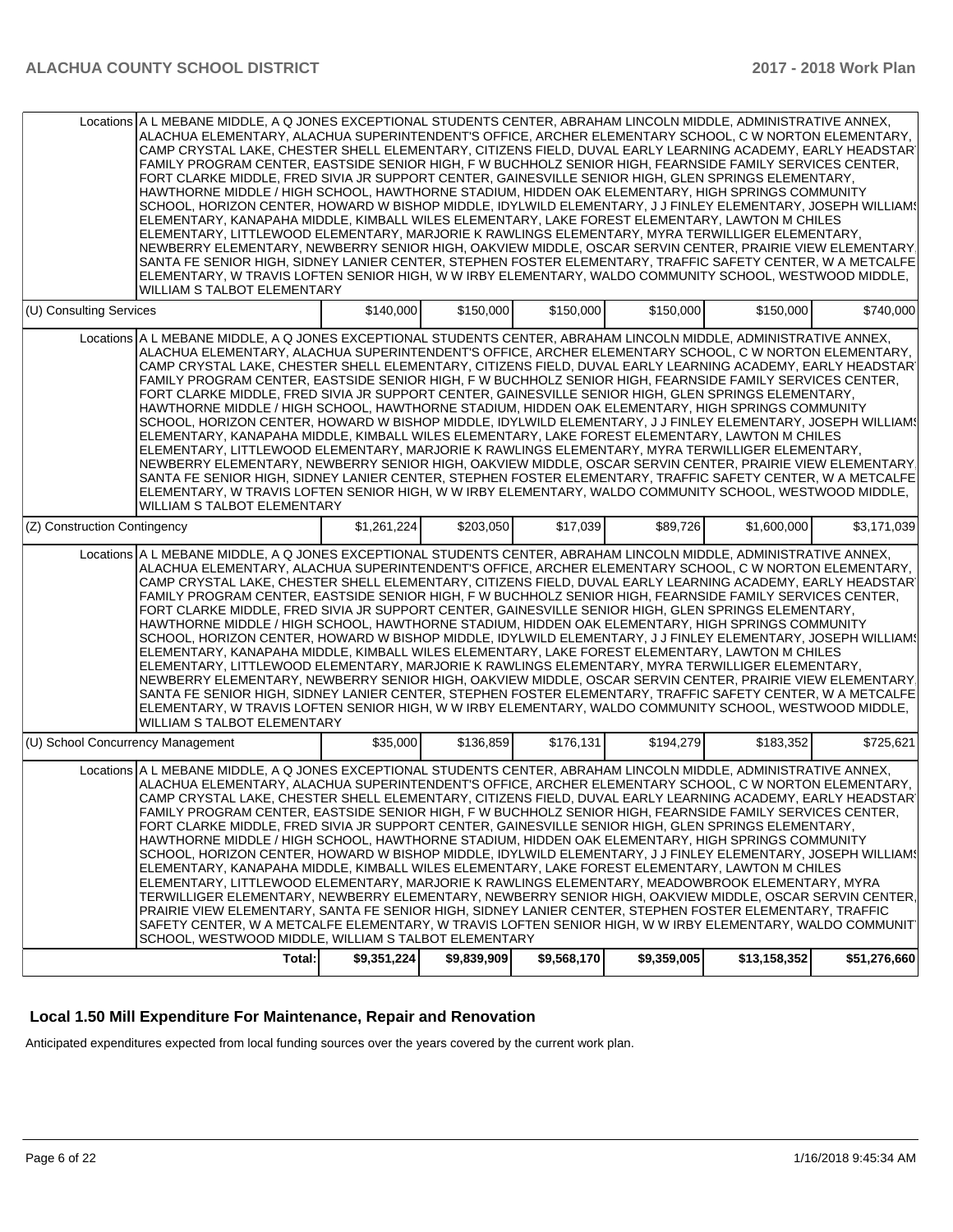| Item                                                         | 2017 - 2018<br><b>Actual Budget</b> | 2018 - 2019<br>Projected | 2019 - 2020<br>Projected | 2020 - 2021<br>Projected | 2021 - 2022<br>Projected | <b>Total</b>  |
|--------------------------------------------------------------|-------------------------------------|--------------------------|--------------------------|--------------------------|--------------------------|---------------|
| Remaining Maint and Repair from 1.5 Mills                    | \$8,520,645                         | \$9,009,330              | \$8,737,591              | \$8,528,426              | \$12,327,773             | \$47,123,765  |
| Maintenance/Repair Salaries                                  | \$3,900,220                         | \$5,284,442              | \$5,337,286              | \$5,390,659              | \$5,630,000              | \$25,542,607  |
| School Bus Purchases                                         | \$1,320,000                         | \$1,000,000              | \$1,000,000              | \$1,000,000              | \$1,000,000              | \$5,320,000   |
| Other Vehicle Purchases                                      | \$250,000                           | \$250,000                | \$250,000                | \$250,000                | \$250,000                | \$1,250,000   |
| Capital Outlay Equipment                                     | \$0                                 | \$0                      | \$0                      | \$0                      | \$0                      | \$0           |
| Rent/Lease Payments                                          | \$0                                 | \$0                      | \$0                      | \$0                      | \$0                      | \$0           |
| <b>COP Debt Service</b>                                      | \$6,216,542                         | \$6,439,478              | \$6,240,158              | \$6,449,446              | \$3,643,507              | \$28,989,131  |
| Rent/Lease Relocatables                                      | \$441,600                           | \$490,000                | \$530,000                | \$560,000                | \$600,000                | \$2,621,600   |
| <b>Environmental Problems</b>                                | \$0                                 | \$0                      | \$0                      | \$0                      | \$0                      | \$0           |
| ls.1011.14 Debt Service                                      | \$538,854                           | \$538,854                | \$538,854                | \$538,854                | \$538,854                | \$2,694,270   |
| Special Facilities Construction Account                      | \$0                                 | \$0                      | \$0                      | \$0                      | \$0                      | \$0           |
| Premiums for Property Casualty Insurance - 1011.71<br>(4a,b) | \$1,537,737                         | \$1,583,869              | \$1,631,385              | \$1,700,000              | \$1,750,000              | \$8,202,991   |
| Qualified School Construction Bonds (QSCB)                   | \$0                                 | \$0                      | \$0                      | \$0                      | \$0                      | \$0           |
| Qualified Zone Academy Bonds (QZAB)                          | \$0                                 | \$0                      | \$0                      | \$0                      | \$0                      | \$0           |
| <b>Local Expenditure Totals:</b>                             | \$22,725,598                        | \$24,595,973             | \$24,265,274             | \$24,417,385             | \$25,740,134             | \$121,744,364 |

## **Revenue**

#### **1.50 Mill Revenue Source**

Schedule of Estimated Capital Outlay Revenue from each currently approved source which is estimated to be available for expenditures on the projects included in the tentative district facilities work program. All amounts are NET after considering carryover balances, interest earned, new COP's, 1011.14 and 1011.15 loans, etc. Districts cannot use 1.5-Mill funds for salaries except for those explicitly associated with maintenance/repair projects. (1011.71 (5), F.S.)

| <b>Item</b>                                                                         | Fund | $2017 - 2018$<br><b>Actual Value</b> | $2018 - 2019$<br>Projected | $2019 - 2020$<br>Projected | $2020 - 2021$<br>Projected | $2021 - 2022$<br>Projected | <b>Total</b>     |
|-------------------------------------------------------------------------------------|------|--------------------------------------|----------------------------|----------------------------|----------------------------|----------------------------|------------------|
| (1) Non-exempt property<br>lassessed valuation                                      |      | \$15,296,680,670                     | \$15,517,188,211           | \$16,051,425,228           | \$16,920,946,394           | \$17,839,522,384           | \$81,625,762,887 |
| $(2)$ The Millege projected for<br>discretionary capital outlay per<br>ls.1011.71   |      | 1.50                                 | 1.50 l                     | 1.50                       | 1.50                       | 1.50                       |                  |
| $(3)$ Full value of the 1.50-Mill<br>discretionary capital outlay per<br>ls.1011.71 |      | \$25,698,424                         | \$26.068.876               | \$26,966,394               | \$28,427,190               | \$29.970.398               | \$137.131.282    |
| $(4)$ Value of the portion of the 1.50<br>-Mill ACTUALLY levied                     | 370  | \$22,027,220                         | \$22,344,751               | \$23,114,052               | \$24,366,163               | \$25,688,912               | \$117,541,098    |
| $(5)$ Difference of lines $(3)$ and $(4)$                                           |      | \$3,671,204                          | \$3,724,125                | \$3,852,342                | \$4,061,027                | \$4,281,486                | \$19,590,184     |

## **PECO Revenue Source**

The figure in the row designated "PECO Maintenance" will be subtracted from funds available for new construction because PECO maintenance dollars cannot be used for new construction.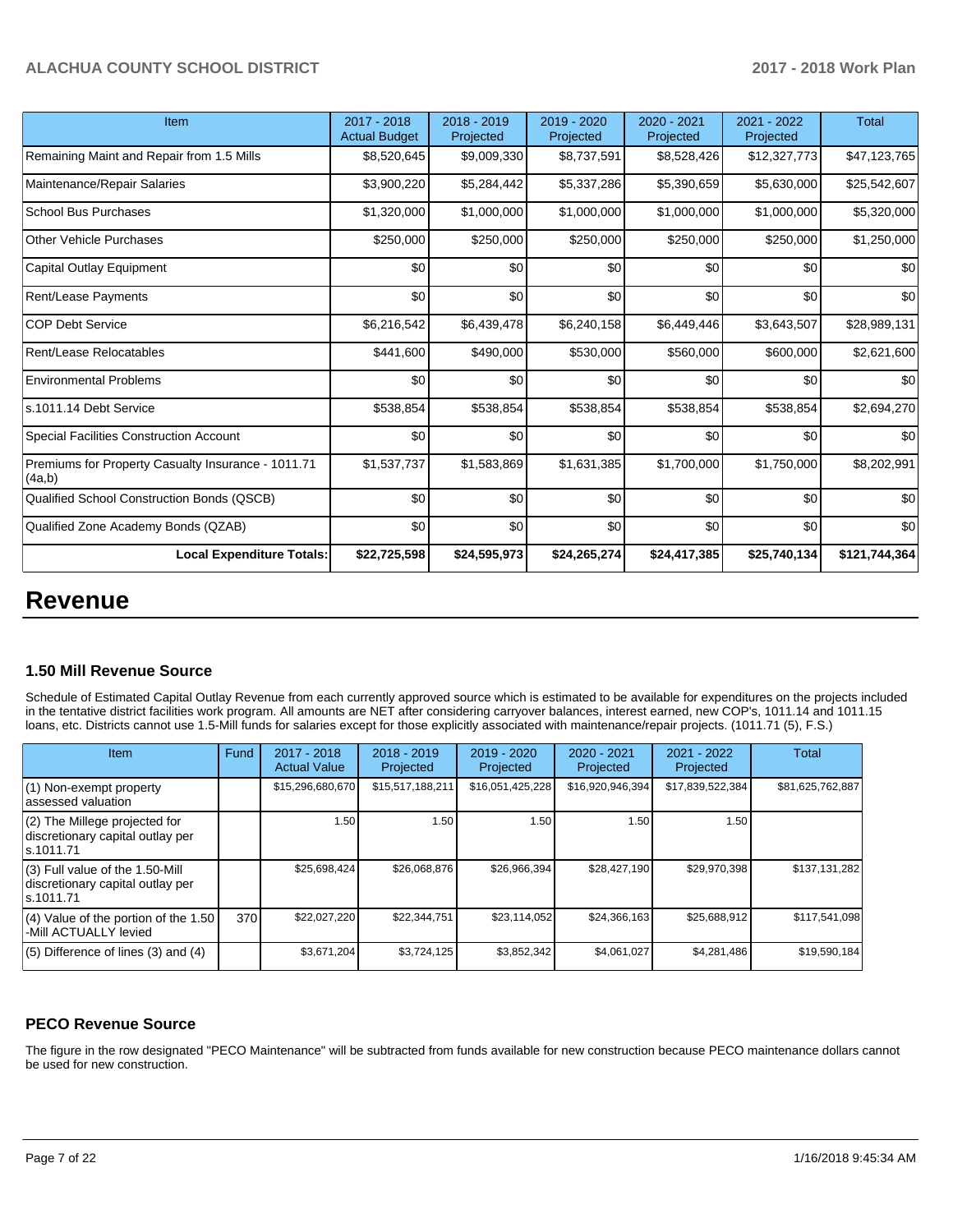| Item                          | Fund         | $2017 - 2018$<br><b>Actual Budget</b> | $2018 - 2019$<br>Projected | $2019 - 2020$<br>Projected | $2020 - 2021$<br>Projected | 2021 - 2022<br>Projected | <b>Total</b> |
|-------------------------------|--------------|---------------------------------------|----------------------------|----------------------------|----------------------------|--------------------------|--------------|
| <b>PECO New Construction</b>  | 340 <b>I</b> | ا 30                                  | \$0                        | \$0                        | \$0                        | \$0                      | \$0          |
| PECO Maintenance Expenditures |              | \$830.579                             | \$830.579                  | \$830.579                  | \$830.579                  | \$830.579                | \$4,152,895  |
|                               |              | \$830,579                             | \$830.579                  | \$830.579                  | \$830.579                  | \$830,579                | \$4,152,895  |

## **CO & DS Revenue Source**

Revenue from Capital Outlay and Debt Service funds.

| Item                                      | Fund | $2017 - 2018$<br><b>Actual Budget</b> | $2018 - 2019$<br>Projected | $2019 - 2020$<br>Projected | $2020 - 2021$<br>Projected | $2021 - 2022$<br>Projected | Total       |
|-------------------------------------------|------|---------------------------------------|----------------------------|----------------------------|----------------------------|----------------------------|-------------|
| ICO & DS Cash Flow-through<br>Distributed | 360  | \$681.626                             | \$681.626                  | \$681.626                  | \$681.626                  | \$681.626                  | \$3,408,130 |
| ICO & DS Interest on<br>Undistributed CO  | 360  | \$9.596                               | \$9,596                    | \$9,596                    | \$9.596                    | \$9,596                    | \$47,980    |
|                                           |      | \$691,222                             | \$691,222                  | \$691.222                  | \$691.222                  | \$691.222                  | \$3,456,110 |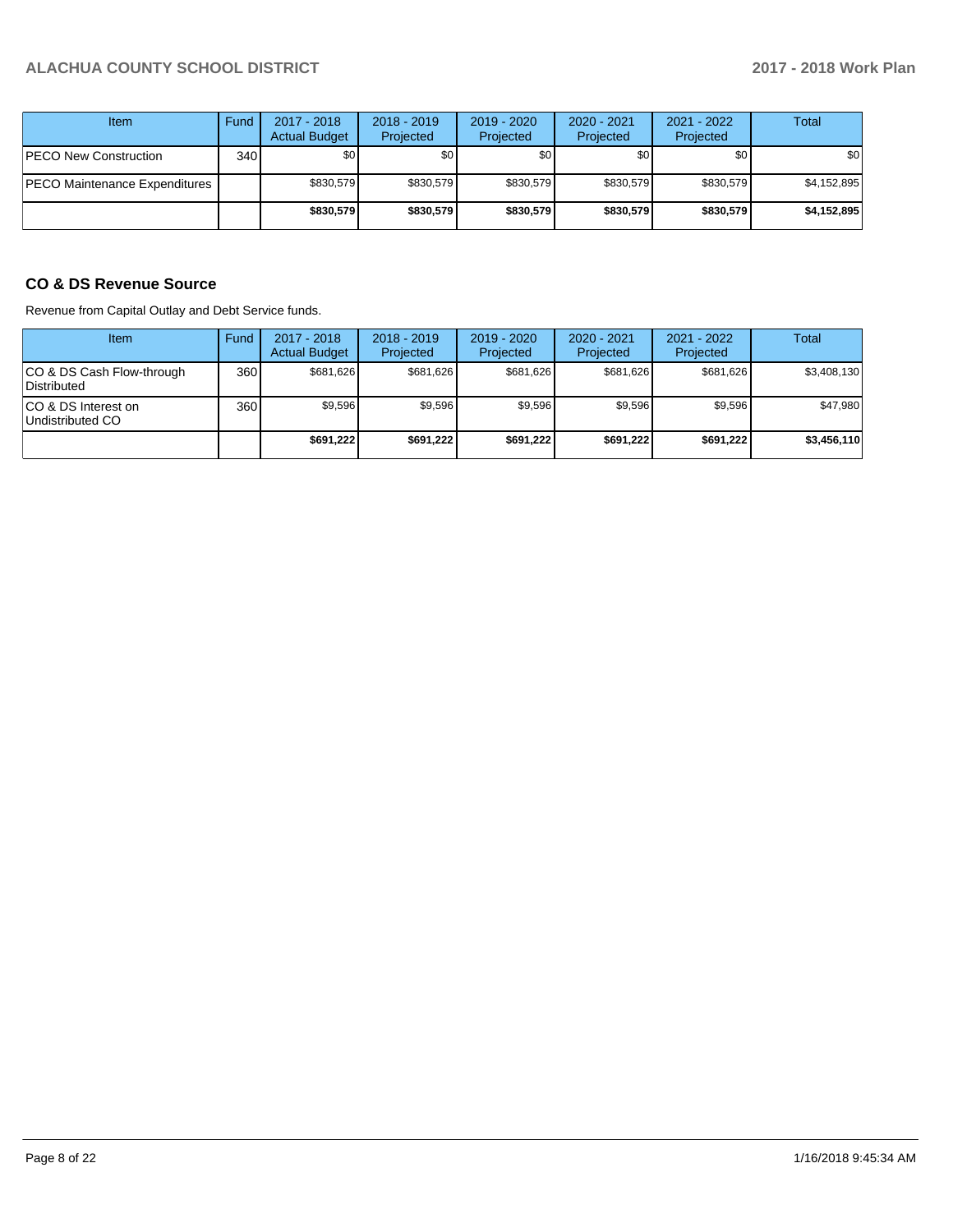#### **Fair Share Revenue Source**

Nothing reported for this section. All legally binding commitments for proportionate fair-share mitigation for impacts on public school facilities must be included in the 5-year district work program.

#### **Sales Surtax Referendum**

Specific information about any referendum for a 1-cent or 1/2-cent surtax referendum during the previous year.

**Did the school district hold a surtax referendum during the past fiscal year 2016 - 2017?**

No

#### **Additional Revenue Source**

Any additional revenue sources

| Item                                                                                                   | 2017 - 2018<br><b>Actual Value</b> | $2018 - 2019$<br>Projected | 2019 - 2020<br>Projected | $2020 - 2021$<br>Projected | 2021 - 2022<br>Projected | <b>Total</b> |
|--------------------------------------------------------------------------------------------------------|------------------------------------|----------------------------|--------------------------|----------------------------|--------------------------|--------------|
| Proceeds from a s.1011.14/15 F.S. Loans                                                                | \$0                                | \$0                        | \$0                      | \$0                        | \$0                      | \$0          |
| District Bonds - Voted local bond<br>referendum proceeds per s.9, Art VII<br><b>State Constitution</b> | \$0                                | \$0                        | \$0                      | \$0                        | \$0                      | \$0          |
| Proceeds from Special Act Bonds                                                                        | \$0                                | \$0                        | \$0                      | \$0                        | \$0                      | \$0          |
| Estimated Revenue from CO & DS Bond<br>Sale                                                            | \$0                                | \$0                        | \$0                      | \$0                        | \$0                      | \$0          |
| Proceeds from Voted Capital<br>Improvements millage                                                    | \$0                                | \$0                        | \$0                      | \$0                        | \$0                      | \$0          |
| Other Revenue for Other Capital Projects                                                               | \$0                                | \$0                        | \$0                      | \$0                        | \$0                      | \$0          |
| Proceeds from 1/2 cent sales surtax<br>authorized by school board                                      | \$0                                | \$0                        | \$0                      | \$0                        | \$0                      | \$0          |
| Proceeds from local governmental<br>infrastructure sales surtax                                        | \$0                                | \$0                        | \$0                      | \$0                        | \$0                      | \$0          |
| Proceeds from Certificates of<br>Participation (COP's) Sale                                            | \$0                                | \$0                        | \$0                      | \$0                        | \$0                      | \$0          |
| Classrooms First Bond proceeds amount<br>authorized in FY 1997-98                                      | \$0                                | \$0                        | \$0                      | \$0                        | \$0                      | \$0          |
| <b>Classrooms for Kids</b>                                                                             | \$0                                | \$0                        | \$0                      | \$0                        | \$0                      | \$0          |
| <b>District Equity Recognition</b>                                                                     | \$0                                | \$0                        | \$0                      | \$0                        | \$0                      | \$0          |
| <b>Federal Grants</b>                                                                                  | \$0                                | \$0                        | \$0                      | \$0                        | \$0                      | \$0          |
| Proportionate share mitigation (actual<br>cash revenue only, not in kind donations)                    | \$0                                | \$0                        | \$0                      | \$0                        | \$0                      | \$0          |
| Impact fees received                                                                                   | \$0                                | \$0                        | \$0                      | \$0                        | \$0                      | \$0          |
| Private donations                                                                                      | \$0                                | \$0                        | \$0                      | \$0                        | \$0                      | \$0          |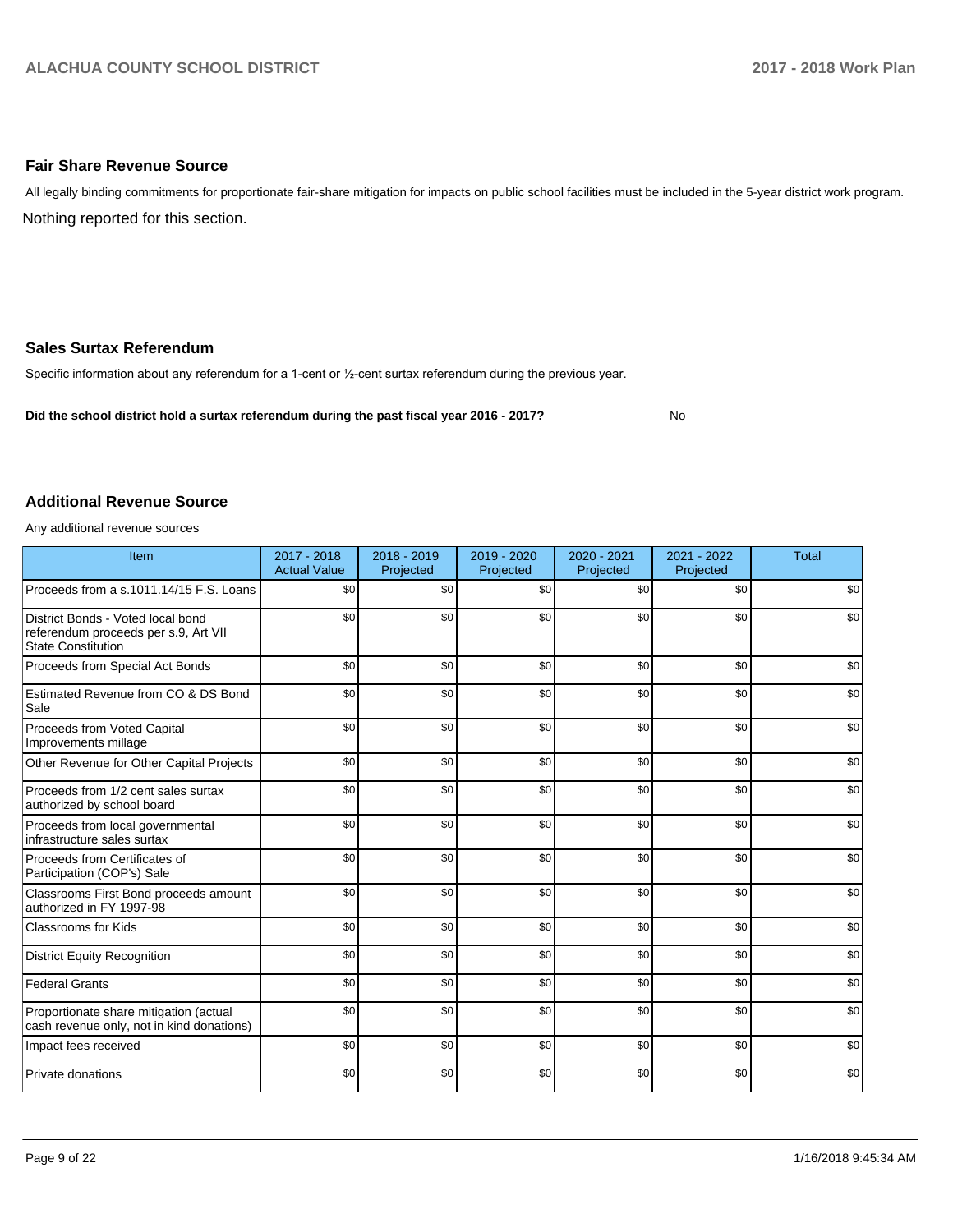| Grants from local governments or not-for-<br>profit organizations                                                         | \$0            | \$0 <sub>1</sub> | \$0           | \$0           | \$0           | \$0            |
|---------------------------------------------------------------------------------------------------------------------------|----------------|------------------|---------------|---------------|---------------|----------------|
| Interest, Including Profit On Investment                                                                                  | \$160,000      | \$160,000        | \$160,000     | \$160,000     | \$160,000     | \$800,000      |
| Revenue from Bonds pledging proceeds<br>from 1 cent or 1/2 cent Sales Surtax                                              | \$0            | \$0 <sub>1</sub> | \$0           | \$0           | \$0           | \$0            |
| <b>Total Fund Balance Carried Forward</b>                                                                                 | \$13,677,185   | \$10,000,000     | \$8,000,000   | \$6,000,000   | \$5,000,000   | \$42,677,185   |
| General Capital Outlay Obligated Fund<br><b>Balance Carried Forward From Total</b><br><b>Fund Balance Carried Forward</b> | \$0            | \$0              | \$0           | \$0           | \$0           | \$0            |
| <b>Special Facilities Construction Account</b>                                                                            | \$0            | \$0 <sub>1</sub> | \$0           | \$0           | \$0           | \$0            |
| One Cent - 1/2 Cent Sales Surtax Debt<br>Service From Total Fund Balance Carried<br>Forward                               | \$0            | \$0 <sub>1</sub> | \$0           | \$0           | \$0           | \$0            |
| Capital Outlay Projects Funds Balance<br>Carried Forward From Total Fund<br><b>Balance Carried Forward</b>                | (\$13,830,029) | (\$8,000,000)    | (\$7,000,000) | (\$6,000,000) | (\$5,000,000) | (\$39,830,029) |
| <b>Subtotal</b>                                                                                                           | \$7,156        | \$2,160,000      | \$1,160,000   | \$160,000     | \$160,000     | \$3,647,156    |

## **Total Revenue Summary**

| <b>Item Name</b>                                           | 2017 - 2018<br><b>Budget</b> | $2018 - 2019$<br>Projected | 2019 - 2020<br>Projected | 2020 - 2021<br>Projected | 2021 - 2022<br>Projected | <b>Five Year Total</b> |
|------------------------------------------------------------|------------------------------|----------------------------|--------------------------|--------------------------|--------------------------|------------------------|
| Local 1.5 Mill Discretionary Capital Outlay<br>Revenue     | \$22,027,220                 | \$22,344,751               | \$23,114,052             | \$24,366,163             | \$25,688,912             | \$117,541,098          |
| PECO and 1.5 Mill Maint and Other 1.5<br>Mill Expenditures | (\$22,725,598)               | (\$24,595,973)             | (\$24, 265, 274)         | (S24, 417, 385)          | (\$25,740,134)           | (\$121, 744, 364)      |
| <b>PECO Maintenance Revenue</b>                            | \$830.579                    | \$830,579                  | \$830.579                | \$830.579                | \$830,579                | \$4,152,895            |
| Available 1.50 Mill for New<br><b>Construction</b>         | $($ \$698,378)               | (\$2,251,222)              | (\$1,151,222)            | (\$51,222)               | (\$51,222)               | (\$4,203,266)          |

| <b>Item Name</b>                     | 2017 - 2018<br><b>Budget</b> | $2018 - 2019$<br>Projected | $2019 - 2020$<br>Projected | 2020 - 2021<br>Projected | 2021 - 2022<br>Projected | <b>Five Year Total</b> |
|--------------------------------------|------------------------------|----------------------------|----------------------------|--------------------------|--------------------------|------------------------|
| ICO & DS Revenue                     | \$691,222                    | \$691,222                  | \$691.222                  | \$691,222                | \$691,222                | \$3,456,110            |
| <b>PECO New Construction Revenue</b> | \$0                          | \$0                        | \$0                        | \$0                      | \$0                      | \$0                    |
| Other/Additional Revenue             | \$7,156                      | \$2,160,000                | \$1,160,000                | \$160,000                | \$160,000                | \$3,647,156            |
| <b>Total Additional Revenue</b>      | \$698,378                    | \$2,851,222                | \$1,851,222                | \$851,222                | \$851,222                | \$7,103,266            |
| <b>Total Available Revenue</b>       | \$0                          | \$600,000                  | \$700,000                  | \$800,000                | \$800,000                | \$2,900,000            |

# **Project Schedules**

## **Capacity Project Schedules**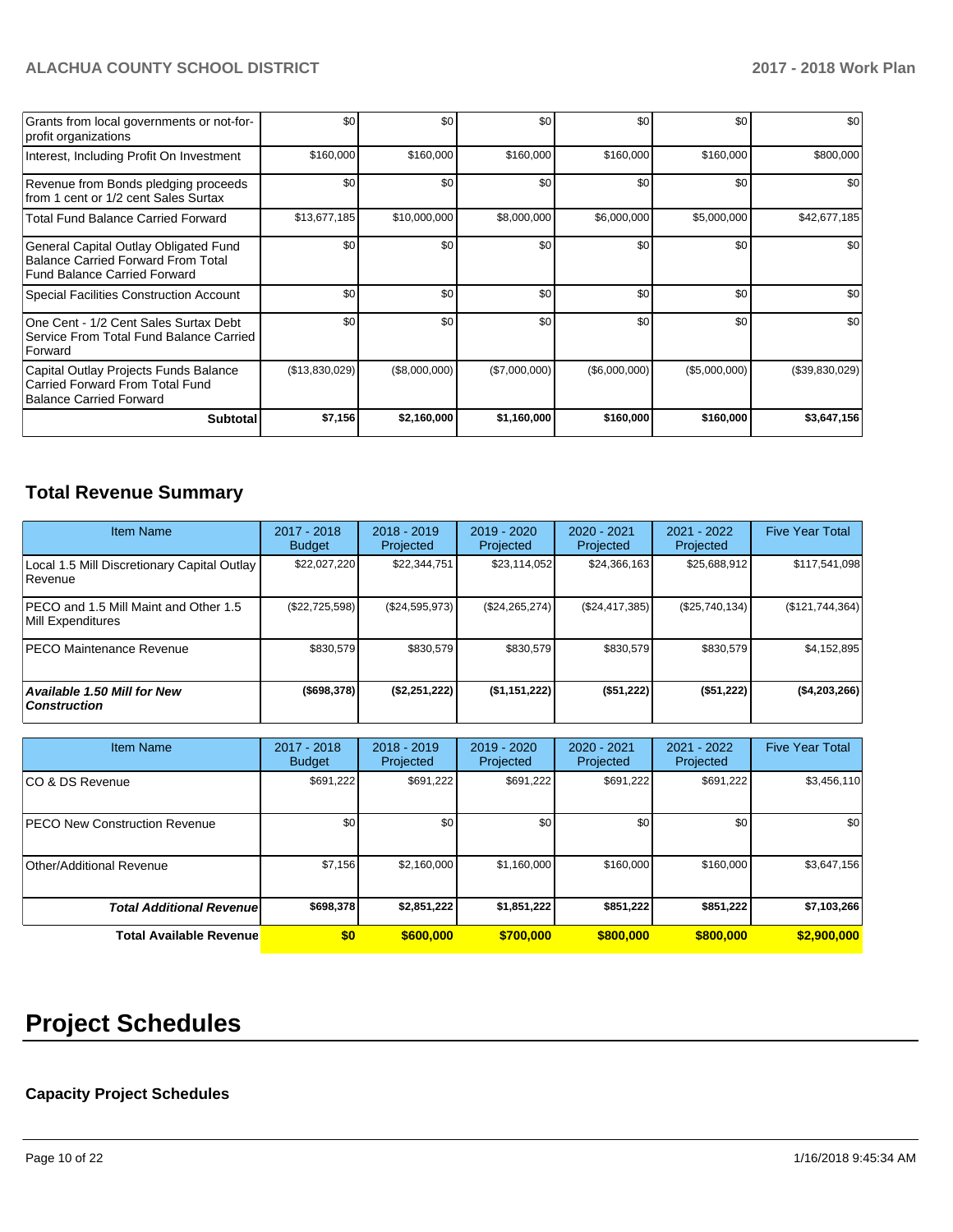A schedule of capital outlay projects necessary to ensure the availability of satisfactory classrooms for the projected student enrollment in K-12 programs.

| <b>Project Description</b> | Location                  |                          | 2017 - 2018    | $2018 - 2019$ | 2019 - 2020  | 2020 - 2021 | 2021 - 2022 | Total           | Funded |
|----------------------------|---------------------------|--------------------------|----------------|---------------|--------------|-------------|-------------|-----------------|--------|
| New Elementary A           | Location not<br>specified | Planned<br>Cost:         | \$0            | \$0           | \$22,500,000 | \$0         | \$0         | \$22,500,000 No |        |
|                            |                           | <b>Student Stations:</b> | $\overline{0}$ |               | 773          | 0           | 0           | 773             |        |
|                            |                           | <b>Total Classrooms:</b> | $\Omega$       |               | 41           | 0           | $\Omega$    | 41              |        |
|                            |                           | Gross Sq Ft:             | $\overline{0}$ |               | 114,081      | 0           | 0           | 114,081         |        |
|                            |                           | <b>Planned Cost:</b>     | \$0            | \$0           | \$22,500,000 | \$0         | \$0         | \$22,500,000    |        |
|                            |                           | <b>Student Stations:</b> | 0              |               | 773          | $\bf{0}$    | 0           | 773             |        |
|                            |                           | <b>Total Classrooms:</b> | $\bf{0}$       |               | 41           | $\bf{0}$    | $\bf{0}$    | 41              |        |
|                            |                           | Gross Sq Ft:             | $\mathbf{0}$   |               | 114,081      | $\bf{0}$    | 0           | 114,081         |        |
|                            |                           |                          |                |               |              |             |             |                 |        |

## **Other Project Schedules**

Major renovations, remodeling, and additions of capital outlay projects that do not add capacity to schools.

| <b>Project Description</b>                                  | Location                                      | 2017 - 2018<br><b>Actual Budget</b> | 2018 - 2019<br>Projected | 2019 - 2020<br>Projected | $2020 - 2021$<br>Projected | 2021 - 2022<br>Projected | <b>Total</b>   | Funded |
|-------------------------------------------------------------|-----------------------------------------------|-------------------------------------|--------------------------|--------------------------|----------------------------|--------------------------|----------------|--------|
| Raze Science Bldgs. 10-13,<br>Replace with new construction | <b>WESTWOOD MIDDLE</b>                        | \$0                                 | \$0                      | \$0                      | \$3,000,000                | \$0                      | \$3,000,000 No |        |
| New Food Service Building                                   | <b>IDYLWILD ELEMENTARY</b>                    | \$0                                 | \$0                      | \$3,750,000              | \$0                        | \$0                      | \$3,750,000 No |        |
| New Kitchen and Renovate<br>Dining                          | SANTA FE SENIOR HIGH                          | \$0                                 | \$0                      | \$3,500,000              | \$0                        | \$0                      | \$3,500,000 No |        |
| Remode Bldg 11 - Admin to<br>Science                        | <b>WESTWOOD MIDDLE</b>                        | \$0                                 | \$0                      | \$450,000                | \$0                        | \$0                      | \$450,000 Yes  |        |
| Science Renovations for<br>Building 15                      | <b>EASTSIDE SENIOR HIGH</b>                   | \$0                                 | \$0                      | \$250,000                | \$0                        | \$0                      | \$250,000 Yes  |        |
| Asbestos Abatement & Ren. -<br>Bldg. 1                      | <b>EASTSIDE SENIOR HIGH</b>                   | \$0                                 | \$0                      | \$0                      | \$200,000                  | \$0                      | \$200,000 Yes  |        |
| <b>Window Replacement</b>                                   | <b>GAINESVILLE SENIOR</b><br><b>HIGH</b>      | \$0                                 | \$0                      | \$0                      | \$600,000                  | \$0                      | \$600,000 Yes  |        |
| <b>Energy Efficiency Upgrades</b>                           | F W BUCHHOLZ SENIOR<br><b>HIGH</b>            | \$0                                 | \$0                      | \$0                      | \$0                        | \$800,000                | \$800,000 Yes  |        |
| <b>Restroom Additions</b>                                   | <b>DUVAL EARLY</b><br><b>LEARNING ACADEMY</b> | \$0                                 | \$300,000                | \$0                      | \$0                        | \$0                      | \$300,000 Yes  |        |
| Replace 14 Portables with<br><b>Permanent Building</b>      | <b>J J FINLEY</b><br><b>ELEMENTARY</b>        | \$0                                 | \$0                      | \$2,500,000              | \$0                        | \$0                      | \$2,500,000 No |        |
| Renovate Science<br>Classrooms/Labs                         | <b>EASTSIDE SENIOR HIGH</b>                   | \$0                                 | \$0                      | \$0                      | \$2,500,000                | \$0                      | \$2,500,000 No |        |
| Renovate Science<br>Classrooms/Labs                         | F W BUCHHOLZ SENIOR<br><b>HIGH</b>            | \$0                                 | \$0                      | \$0                      | \$2,500,000                | \$0                      | \$2,500,000 No |        |
| Drainage & Site Improvements                                | <b>ABRAHAM LINCOLN</b><br><b>MIDDLE</b>       | \$0                                 | \$300,000                | \$0                      | \$0                        | \$0                      | \$300,000 Yes  |        |
|                                                             |                                               | \$0                                 | \$600,000                | \$10,450,000             | \$8,800,000                | \$800,000                | \$20,650,000   |        |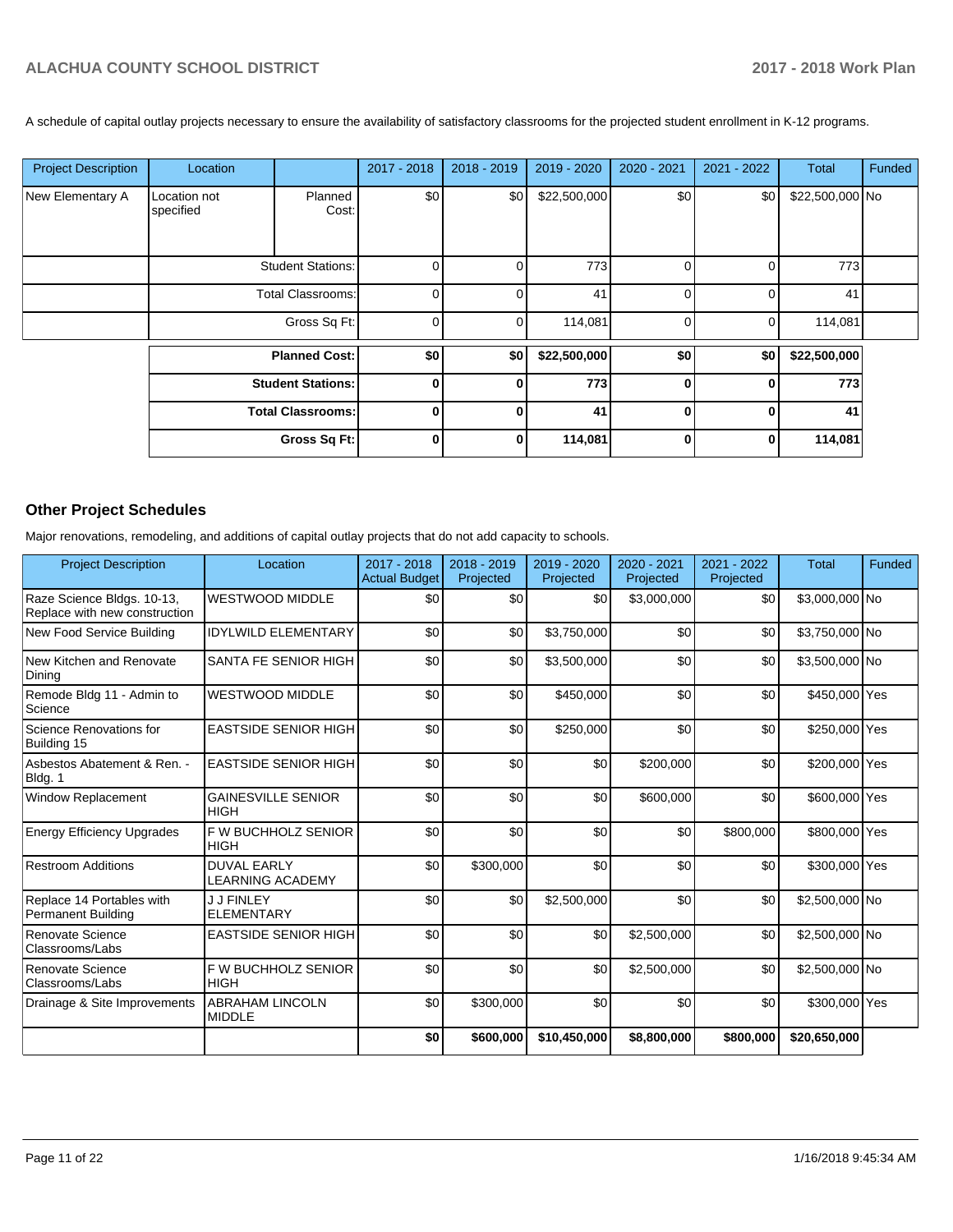## **Additional Project Schedules**

Any projects that are not identified in the last approved educational plant survey.

Nothing reported for this section.

## **Non Funded Growth Management Project Schedules**

Schedule indicating which projects, due to planned development, that CANNOT be funded from current revenues projected over the next five years.

| <b>Project Description</b>        | 2017 - 2018<br><b>Actual Budget</b> | $2018 - 2019$<br>Projected | $2019 - 2020$<br>Projected | 2020 - 2021<br>Projected | 2021 - 2022<br>Projected | Total   | Funded |
|-----------------------------------|-------------------------------------|----------------------------|----------------------------|--------------------------|--------------------------|---------|--------|
| Project description not specified | \$0 <sub>1</sub>                    | \$0 <sub>1</sub>           | \$0                        | \$0 <sub>1</sub>         | \$0                      | $$0$ No |        |
|                                   | \$0                                 | \$0                        | \$0                        | \$0                      | \$0                      | \$0     |        |

# **Tracking**

## **Capacity Tracking**

| Location                               | $2017 -$<br><b>2018 Satis.</b><br>Stu. Sta. | Actual<br>$2017 -$<br><b>2018 FISH</b><br>Capacity | Actual<br>$2016 -$<br>2017<br><b>COFTE</b> | # Class<br><b>Rooms</b> | Actual<br>Average<br>$2017 -$<br>2018 Class<br><b>Size</b> | Actual<br>$2017 -$<br>2018<br><b>Utilization</b> | <b>New</b><br>Stu.<br>Capacity | <b>New</b><br>Rooms to<br>be<br>Added/Re<br>moved | Projected<br>$2021 -$<br>2022<br><b>COFTE</b> | Projected<br>$2021 -$<br>2022<br><b>Utilization</b> | Projected<br>$2021 -$<br>2022 Class<br><b>Size</b> |
|----------------------------------------|---------------------------------------------|----------------------------------------------------|--------------------------------------------|-------------------------|------------------------------------------------------------|--------------------------------------------------|--------------------------------|---------------------------------------------------|-----------------------------------------------|-----------------------------------------------------|----------------------------------------------------|
| <b>OAKVIEW MIDDLE</b>                  | 898                                         | 808                                                | 795                                        | 40                      | 20                                                         | 98.00 %                                          | $\Omega$                       | $\Omega$                                          | 746                                           | 92.00 %                                             | 19                                                 |
| KANAPAHA MIDDLE                        | 1,318                                       | 1,186                                              | 967                                        | 55                      | 18                                                         | 82.00%                                           | $\Omega$                       | $\Omega$                                          | 988                                           | 83.00 %                                             | 18                                                 |
| LAWTON M CHILES<br>ELEMENTARY          | 727                                         | 727                                                | 711                                        | 39                      | 18                                                         | 98.00 %                                          | $\Omega$                       | $\Omega$                                          | 657                                           | 90.00 %                                             | 17                                                 |
| <b>HORIZON CENTER</b>                  | $\Omega$                                    | $\Omega$                                           | $\Omega$                                   | $\mathbf 0$             | $\Omega$                                                   | 0.00%                                            | $\Omega$                       | $\Omega$                                          | $\Omega$                                      | 0.00%                                               | $\Omega$                                           |
| <b>IMEADOWBROOK</b><br>ELEMENTARY      | 819                                         | 819                                                | 817                                        | 45                      | 18                                                         | 100.00%                                          | 0                              | $\Omega$                                          | 721                                           | 88.00 %                                             | 16                                                 |
| DUVAL EARLY<br><b>LEARNING ACADEMY</b> | 408                                         | 408                                                | 193                                        | 24                      | 8                                                          | 47.00 %                                          | $\Omega$                       | $\Omega$                                          | 207                                           | 51.00 %                                             | 9                                                  |
| <b>HIDDEN OAK</b><br><b>ELEMENTARY</b> | 798                                         | 798                                                | 793                                        | 43                      | 18                                                         | 99.00 %                                          | 0                              | $\Omega$                                          | 795                                           | 100.00%                                             | 18                                                 |
| KIMBALL WILES<br>ELEMENTARY            | 825                                         | 825                                                | 831                                        | 44                      | 19                                                         | 101.00%                                          | $\Omega$                       | $\Omega$                                          | 766                                           | 93.00 %                                             | 17                                                 |
| NEWBERRY<br>ELEMENTARY                 | 669                                         | 669                                                | 595                                        | 37                      | 16                                                         | 89.00 %                                          | 0                              | $\Omega$                                          | 528                                           | 79.00 %                                             | 14                                                 |
| <b>IC W NORTON</b><br>ELEMENTARY       | 705                                         | 705                                                | 666                                        | 38                      | 18                                                         | 94.00 %                                          | $\Omega$                       | $\Omega$                                          | 678                                           | 96.00 %                                             | 18                                                 |
| WILLIAM S TALBOT!<br>ELEMENTARY        | 744                                         | 744                                                | 673                                        | 40                      | 17                                                         | 91.00 %                                          | 0                              | $\Omega$                                          | 676                                           | 91.00 %                                             | 17                                                 |
| W W IRBY ELEMENTARY                    | 536                                         | 536                                                | 393                                        | 32                      | 12                                                         | 73.00 %                                          | $\Omega$                       | $\Omega$                                          | 410                                           | 76.00 %                                             | 13                                                 |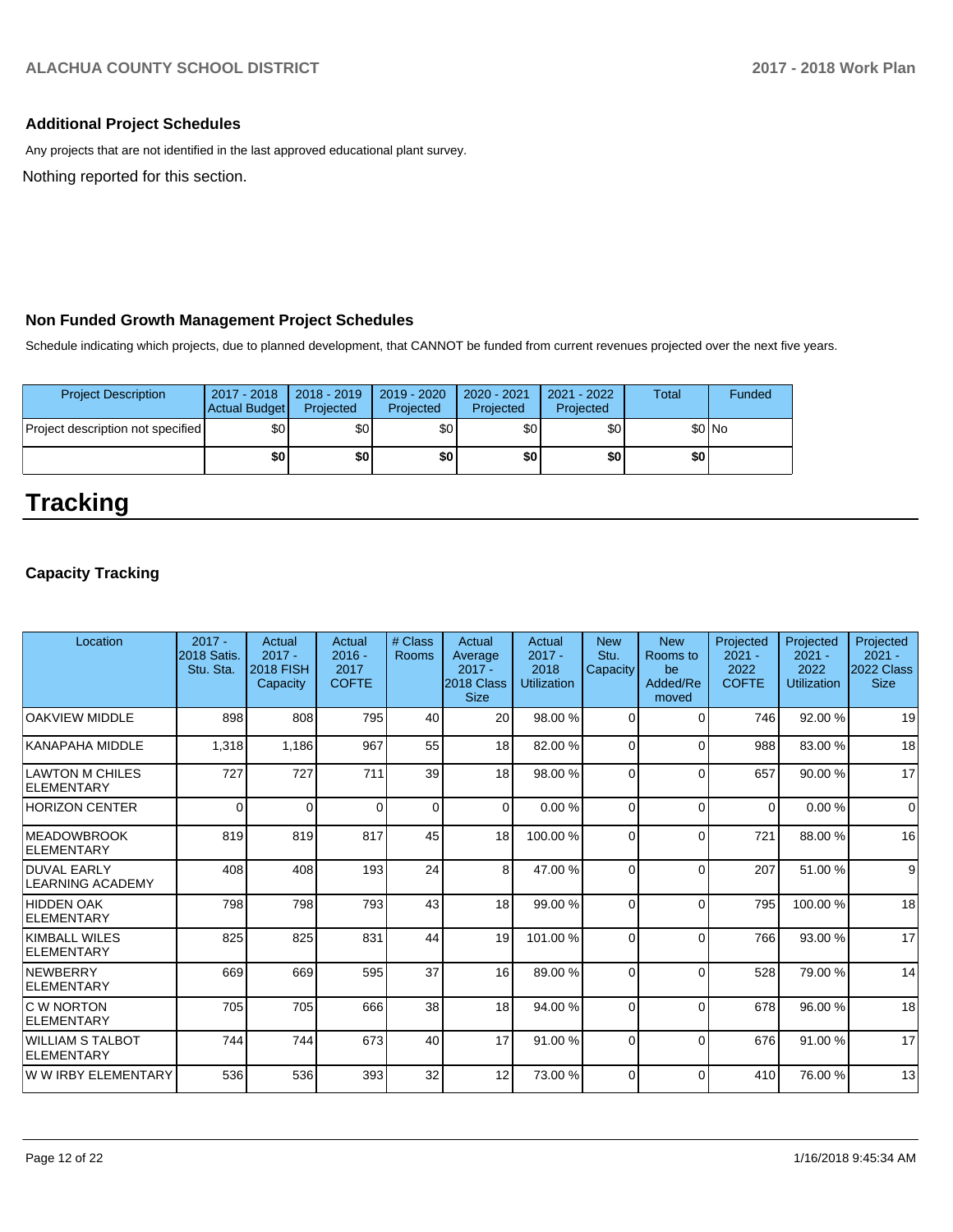| <b>W TRAVIS LOFTEN</b><br><b>SENIOR HIGH</b>              | 641   | 512            | 219      | 29 | 8               | 43.00 %  | 0              | $\Omega$       | 226      | 44.00 %  | 8           |
|-----------------------------------------------------------|-------|----------------|----------|----|-----------------|----------|----------------|----------------|----------|----------|-------------|
| <b>EASTSIDE SENIOR HIGH</b>                               | 2,107 | 2,001          | 1,297    | 87 | 15              | 65.00 %  | $\Omega$       | $\Omega$       | 1,339    | 67.00 %  | 15          |
| F W BUCHHOLZ SENIOR<br><b>HIGH</b>                        | 2,109 | 2,003          | 1,943    | 89 | 22              | 97.00 %  | $\Omega$       | $\Omega$       | 2,057    | 103.00 % | 23          |
| <b>PRAIRIE VIEW</b><br>ELEMENTARY                         | 599   | $\overline{0}$ | $\Omega$ | 34 | $\overline{0}$  | 0.00%    | 0              | $\Omega$       | $\Omega$ | 0.00%    | $\mathbf 0$ |
| <b>HIGH SPRINGS</b><br><b>COMMUNITY SCHOOL</b>            | 1,092 | 982            | 875      | 53 | 17              | 89.00 %  | $\Omega$       | $\Omega$       | 907      | 92.00 %  | 17          |
| <b>FORT CLARKE MIDDLE</b>                                 | 973   | 875            | 947      | 42 | 23              | 108.00%  | 0              | $\Omega$       | 959      | 110.00%  | 23          |
| <b>CHESTER SHELL</b><br><b>ELEMENTARY</b>                 | 384   | 384            | 334      | 22 | 15              | 87.00 %  | $\Omega$       | $\Omega$       | 350      | 91.00 %  | 16          |
| <b>WALDO COMMUNITY</b><br><b>SCHOOL</b>                   | 244   | $\overline{0}$ | $\Omega$ | 13 | $\overline{0}$  | 0.00%    | $\Omega$       | $\Omega$       | $\Omega$ | 0.00%    | $\mathbf 0$ |
| <b>MYRA TERWILLIGER</b><br><b>ELEMENTARY</b>              | 575   | 575            | 577      | 31 | 19              | 100.00%  | $\Omega$       | $\Omega$       | 540      | 94.00 %  | 17          |
| <b>IDYLWILD ELEMENTARY</b>                                | 701   | 701            | 797      | 38 | 21              | 114.00 % | 0              | $\Omega$       | 628      | 90.00 %  | 17          |
| <b>GLEN SPRINGS</b><br><b>ELEMENTARY</b>                  | 535   | 535            | 496      | 29 | 17              | 93.00 %  | $\Omega$       | $\Omega$       | 513      | 96.00 %  | 18          |
| <b>MARJORIE K RAWLINGS</b><br><b>ELEMENTARY</b>           | 427   | 427            | 251      | 23 | 11              | 59.00 %  | 0              | $\Omega$       | 283      | 66.00 %  | 12          |
| ALACHUA ELEMENTARY                                        | 525   | 525            | 391      | 26 | 15              | 75.00 %  | 0              | $\Omega$       | 424      | 81.00%   | 16          |
| <b>ARCHER ELEMENTARY</b><br><b>SCHOOL</b>                 | 489   | 489            | 482      | 26 | 19              | 98.00 %  | $\Omega$       | $\Omega$       | 534      | 109.00%  | 21          |
| <b>HAWTHORNE MIDDLE /</b><br><b>HIGH SCHOOL</b>           | 738   | 664            | 252      | 32 | 8               | 38.00 %  | $\Omega$       | $\Omega$       | 272      | 41.00%   | 9           |
| A L MEBANE MIDDLE                                         | 866   | 779            | 371      | 39 | 10              | 48.00 %  | $\mathbf 0$    | $\Omega$       | 400      | 51.00 %  | 10          |
| <b>NEWBERRY SENIOR</b><br><b>HIGH</b>                     | 839   | 671            | 599      | 35 | 17              | 89.00 %  | 0              | $\Omega$       | 622      | 93.00 %  | 18          |
| SANTA FE SENIOR HIGH                                      | 1,435 | 1,291          | 976      | 60 | 16              | 76.00 %  | 0              | $\Omega$       | 994      | 77.00 %  | 17          |
| W A METCALFE<br><b>ELEMENTARY</b>                         | 432   | 432            | 308      | 24 | 13              | 71.00 %  | 0              | $\Omega$       | 317      | 73.00 %  | 13          |
| <b>JOSEPH WILLIAMS</b><br><b>ELEMENTARY</b>               | 590   | 590            | 616      | 31 | 20              | 104.00%  | 0              | $\Omega$       | 597      | 101.00%  | 19          |
| <b>ABRAHAM LINCOLN</b><br><b>MIDDLE</b>                   | 1,170 | 1,053          | 692      | 51 | 14              | 66.00 %  | $\Omega$       | $\Omega$       | 724      | 69.00 %  | 14          |
| HOWARD W BISHOP<br><b>MIDDLE</b>                          | 1,187 | 1,068          | 709      | 53 | 13 <sub>l</sub> | 66.00 %  | $\overline{0}$ | $\Omega$       | 731      | 68.00 %  | 14          |
| <b>WESTWOOD MIDDLE</b>                                    | 1,278 | 1,150          | 972      | 55 | 18              | 84.00%   | 0              | $\mathbf 0$    | 983      | 85.00 %  | 18          |
| <b>GAINESVILLE SENIOR</b><br><b>HIGH</b>                  | 2,037 | 1,935          | 1,644    | 88 | 19              | 85.00 %  | 0              | $\Omega$       | 1,696    | 88.00 %  | 19          |
| <b>J J FINLEY</b><br><b>ELEMENTARY</b>                    | 723   | 723            | 658      | 39 | 17              | 91.00 %  | 36             | $\overline{2}$ | 660      | 87.00 %  | 16          |
| <b>STEPHEN FOSTER</b><br><b>ELEMENTARY</b>                | 503   | 503            | 526      | 27 | 19              | 105.00 % | 0              | $\mathbf 0$    | 536      | 107.00 % | 20          |
| A Q JONES<br><b>EXCEPTIONAL</b><br><b>STUDENTS CENTER</b> | 181   | 181            | 85       | 16 | 5               | 47.00 %  | 0              | $\Omega$       | 87       | 48.00 %  | 5           |
| LAKE FOREST<br><b>ELEMENTARY</b>                          | 598   | 598            | 324      | 33 | 10              | 54.00 %  | $\Omega$       | $\Omega$       | 356      | 60.00 %  | 11          |
| <b>SIDNEY LANIER</b><br><b>CENTER</b>                     | 369   | 369            | 157      | 33 | 5               | 42.00 %  | $\overline{0}$ | 0              | 157      | 43.00 %  | 5           |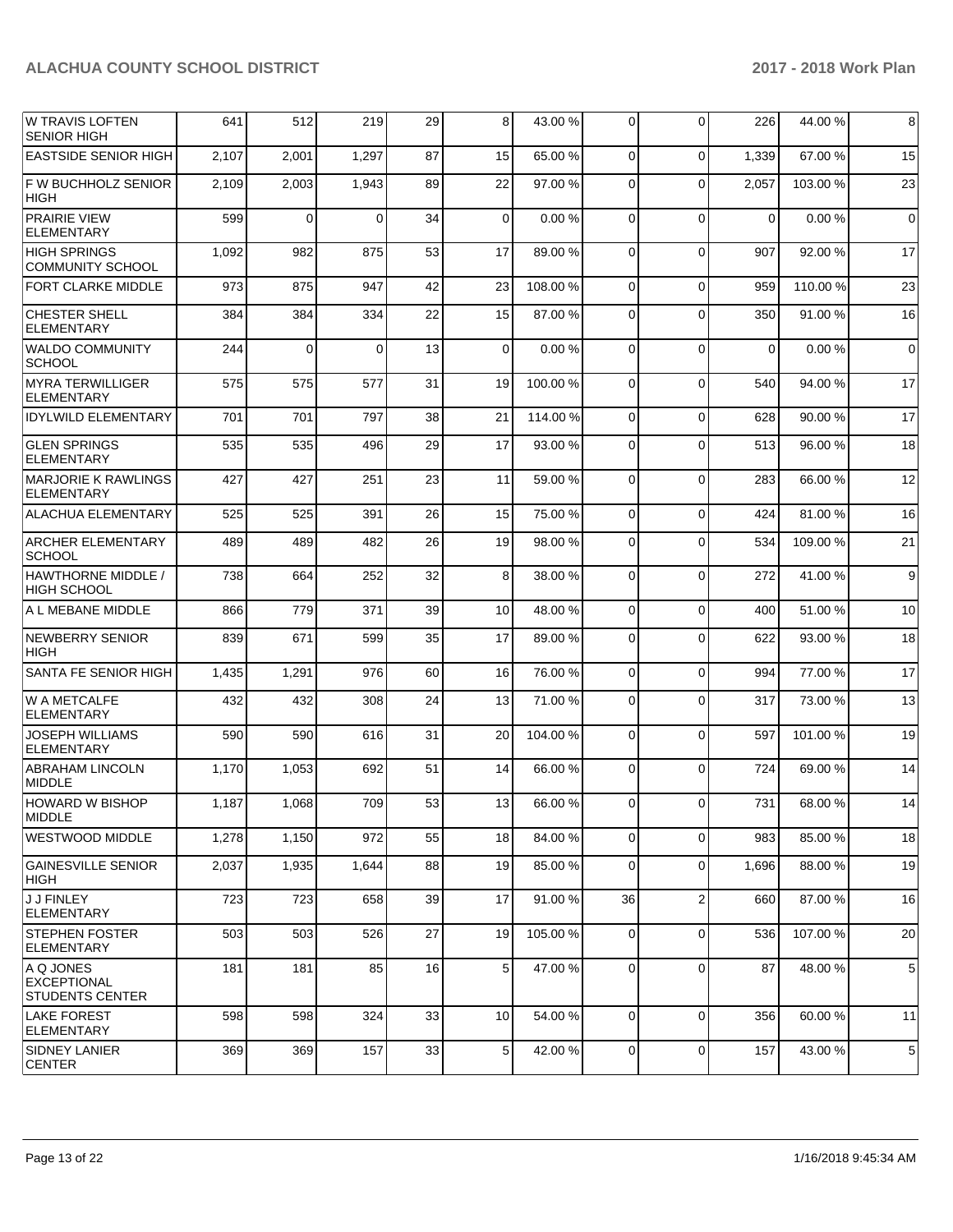| <b>LITTLEWOOD</b><br><b>IELEMENTARY</b> | 660    | 660    | 7191   | 36   | 20 | 109.00 % |    | 679    | 103.00 % | 19 |
|-----------------------------------------|--------|--------|--------|------|----|----------|----|--------|----------|----|
|                                         | 33,454 | 30,901 | 25,650 | .631 | 16 | 83.01 %  | 36 | 25.743 | 83.21 %  | 16 |

The COFTE Projected Total (25,743) for 2021 - 2022 must match the Official Forecasted COFTE Total (26,593 ) for 2021 - 2022 before this section can be completed. In the event that the COFTE Projected Total does not match the Official forecasted COFTE, then the Balanced Projected COFTE Table should be used to balance COFTE.

| Projected COFTE for 2021 - 2022 |        |  |
|---------------------------------|--------|--|
| Elementary (PK-3)               | 8,757  |  |
| Middle (4-8)                    | 10,505 |  |
| High (9-12)                     | 7,331  |  |
|                                 | 26,593 |  |

| <b>Grade Level Type</b> | <b>Balanced Projected</b><br>COFTE for 2021 - 2022 |
|-------------------------|----------------------------------------------------|
| Elementary (PK-3)       | 850                                                |
| Middle (4-8)            |                                                    |
| High (9-12)             |                                                    |
|                         | 26,593                                             |

## **Relocatable Replacement**

Number of relocatable classrooms clearly identified and scheduled for replacement in the school board adopted financially feasible 5-year district work program.

| Location                               | $-2018$<br>2017 | $2018 - 2019$ | $2019 - 2020$ | 2020 - 2021 | 2021<br>$-2022$ | Year 5 Total |
|----------------------------------------|-----------------|---------------|---------------|-------------|-----------------|--------------|
| <b>Total Relocatable Replacements:</b> |                 |               |               |             |                 |              |

## **Charter Schools Tracking**

Information regarding the use of charter schools.

| Location-Type                                      | # Relocatable<br>units or<br>permanent<br>classrooms | Owner            | <b>Year Started or</b><br>Scheduled | <b>Student</b><br><b>Stations</b> | <b>Students</b><br>Enrolled | Years in<br>Contract | <b>Total Charter</b><br><b>Students</b><br>projected for<br>2021 - 2022 |
|----------------------------------------------------|------------------------------------------------------|------------------|-------------------------------------|-----------------------------------|-----------------------------|----------------------|-------------------------------------------------------------------------|
| Caring and Sharing Learning<br>School, Inc.        |                                                      | 9 PRIVATE        | 1998                                | 180                               | 171                         |                      | 185                                                                     |
| The Einstein School, Inc.                          |                                                      | 6 PRIVATE        | 1999                                | 120                               | 97                          |                      | 105                                                                     |
| Expressions Academy, Inc.                          |                                                      | 8 PRIVATE        | 1999                                | 116                               | 90                          | 10                   | 100                                                                     |
| Florida SIA Tech at Gainesville<br>Job Core Center |                                                      | 7 <b>PRIVATE</b> | 2003                                | 175                               | 150                         |                      | 235                                                                     |
| <b>Genesis Preparatory School</b>                  |                                                      | 4 PRIVATE        | 2000                                | 80                                | 63                          | 6                    | 72                                                                      |
| Healthy Learning Academy, Inc.                     |                                                      | 6 PRIVATE        | 2006                                | 100                               | 102                         | 8                    | 108                                                                     |
| One Room Middle School                             |                                                      | 4 PRIVATE        | 2010                                | 88                                | 34                          | 4                    | 34                                                                      |
| Boulware Springs                                   |                                                      | 8 PRIVATE        | 2013                                | 140                               | 168                         |                      | 170                                                                     |
| Resilience Charter School, Inc.                    |                                                      | 8 PRIVATE        | 2017                                | 200                               | 84                          |                      | 110                                                                     |
| Micanopy Area Cooperative<br>School, Inc.          |                                                      | 10 PRIVATE       | 1997                                | 180                               | 213                         |                      | 264                                                                     |
| Micanopy Middle School, Inc.                       |                                                      | 5 PRIVATE        | 2002                                | 80                                | 65                          |                      | 75                                                                      |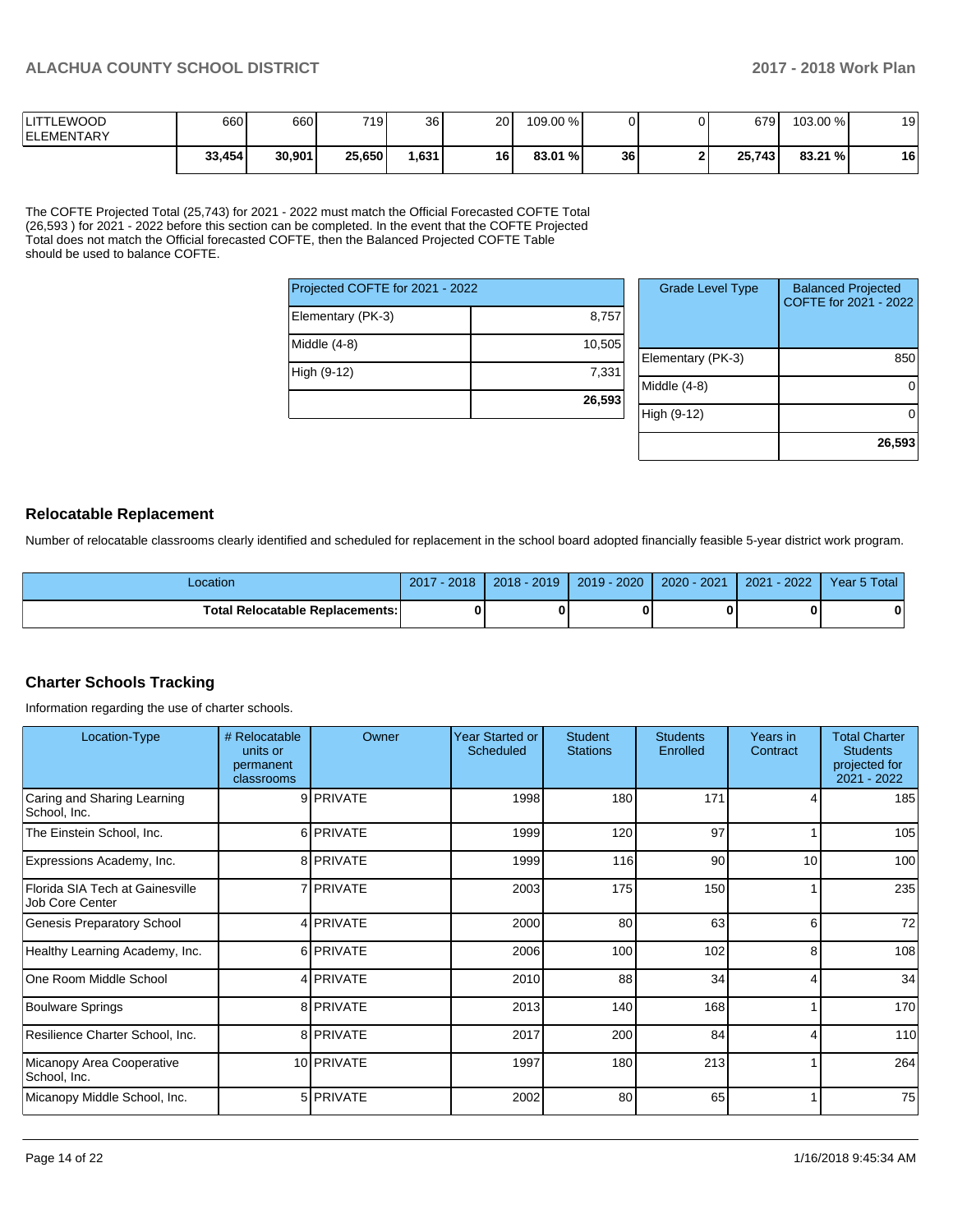| One Room School House Project,<br>Inc. Elementary |     | 12 PRIVATE | 1997 | 220   | 212   |                 | 212        |
|---------------------------------------------------|-----|------------|------|-------|-------|-----------------|------------|
| <b>MYcroSchool</b>                                |     | 10 PRIVATE | 2011 | 250   | 164   |                 | 350        |
| Alachua Learning Center Inc.,<br>Middle           |     | 4 PRIVATE  | 1999 | 80    | 49    | 14              | 60 l       |
| Alachua Learning Center., Inc<br>Elementarv       |     | 5 PRIVATE  | 2006 | 110   | 107   | 14 <sub>1</sub> | <b>110</b> |
|                                                   | 106 |            |      | 2,119 | 1,769 |                 | 2,190      |

## **Special Purpose Classrooms Tracking**

The number of classrooms that will be used for certain special purposes in the current year, by facility and type of classroom, that the district will, 1), not use for educational purposes, and 2), the co-teaching classrooms that are not open plan classrooms and will be used for educational purposes.

| School                               | School Type | $\#$ of Elementary $\#$ of Middle 4-8<br><b>K-3 Classrooms</b> | <b>Classrooms</b> | # of High $9-12$<br><b>Classrooms</b> | # of $ESE$<br><b>Classrooms</b> | # of Combo<br><b>Classrooms</b> | Total<br>Classrooms |
|--------------------------------------|-------------|----------------------------------------------------------------|-------------------|---------------------------------------|---------------------------------|---------------------------------|---------------------|
| <b>IWALDO COMMUNITY SCHOOL</b>       | Educational | 13                                                             | 13 <sup>1</sup>   | 13.                                   | 13                              | 13 <sup>1</sup>                 | 65                  |
| <b>PRAIRIE VIEW ELEMENTARY</b>       | Educational | 34 <sub>1</sub>                                                | 34                | 34                                    | 34                              | 34                              | 170                 |
| <b>Total Educational Classrooms:</b> |             | 47                                                             | 47                | 47                                    | 47                              | 47                              | 235                 |

| School                               |  | <b>K-3 Classrooms I</b> | School Type $\frac{1}{4}$ of Elementary $\frac{1}{4}$ of Middle 4-8 $\frac{1}{4}$ of High 9-12<br><b>Classrooms</b><br><b>Classrooms</b> |  | # of $ESE$<br><b>Classrooms</b> | # of Combo<br><b>Classrooms</b> | Total<br><b>Classrooms</b> |
|--------------------------------------|--|-------------------------|------------------------------------------------------------------------------------------------------------------------------------------|--|---------------------------------|---------------------------------|----------------------------|
| <b>Total Co-Teaching Classrooms:</b> |  |                         |                                                                                                                                          |  |                                 |                                 | 0                          |

#### **Infrastructure Tracking**

**Necessary offsite infrastructure requirements resulting from expansions or new schools. This section should include infrastructure information related to capacity project schedules and other project schedules (Section 4).** 

Not Specified

**Proposed location of planned facilities, whether those locations are consistent with the comprehensive plans of all affected local governments, and recommendations for infrastructure and other improvements to land adjacent to existing facilities. Provisions of 1013.33(12), (13) and (14) and 1013.36 must be addressed for new facilities planned within the 1st three years of the plan (Section 5).** 

New Elementary School in the West Urban area

**Consistent with Comp Plan?** Yes

#### **Net New Classrooms**

The number of classrooms, by grade level and type of construction, that were added during the last fiscal year.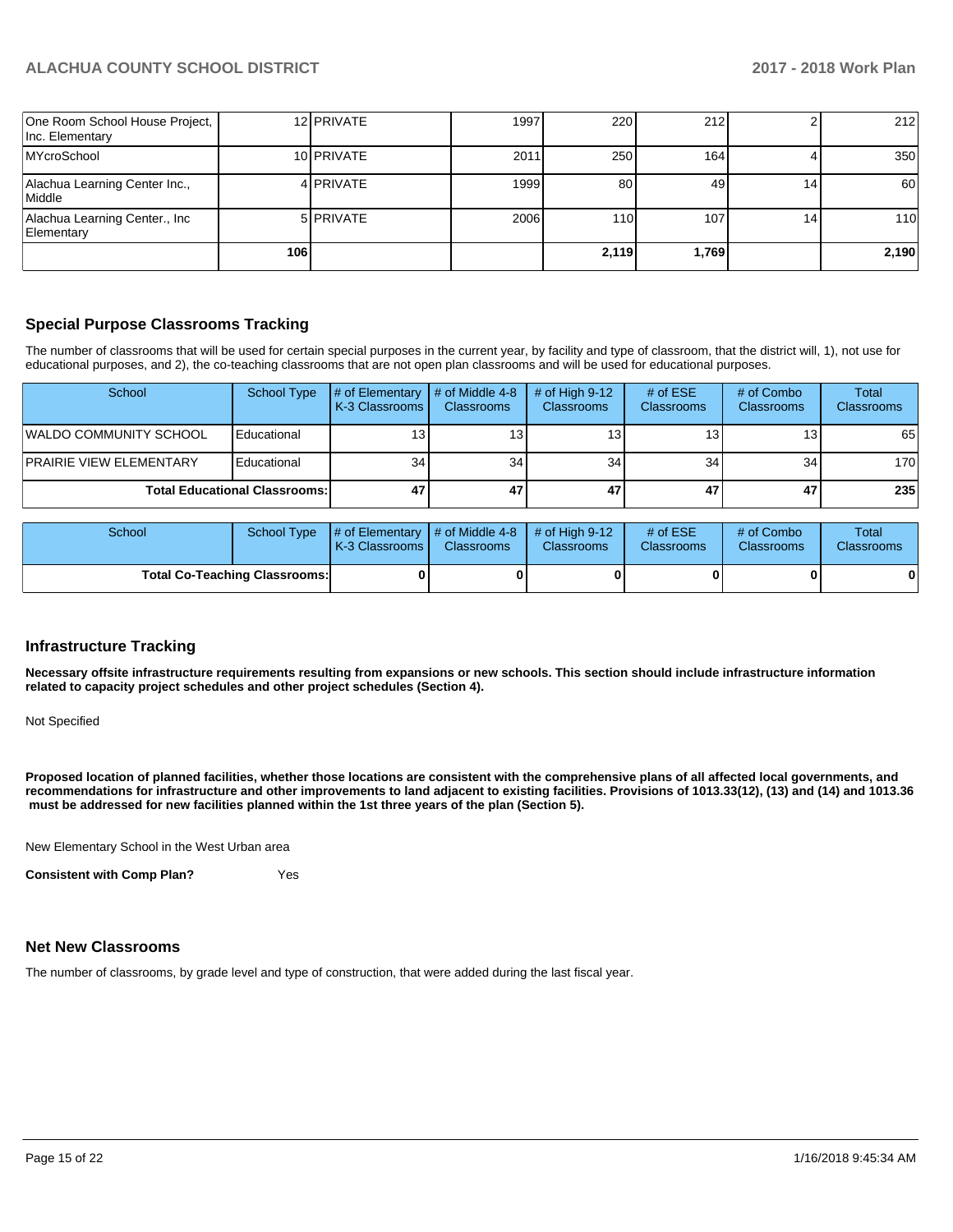| List the net new classrooms added in the 2016 - 2017 fiscal year.                                                                                       | List the net new classrooms to be added in the 2017 - 2018 fiscal<br>year. |                                   |                                                                        |                        |                                                                                              |  |  |                        |
|---------------------------------------------------------------------------------------------------------------------------------------------------------|----------------------------------------------------------------------------|-----------------------------------|------------------------------------------------------------------------|------------------------|----------------------------------------------------------------------------------------------|--|--|------------------------|
| "Classrooms" is defined as capacity carrying classrooms that are added to increase<br>capacity to enable the district to meet the Class Size Amendment. |                                                                            |                                   | Totals for fiscal year 2017 - 2018 should match totals in Section 15A. |                        |                                                                                              |  |  |                        |
| Location                                                                                                                                                | $2016 - 2017$ #<br>Permanent                                               | $2016 - 2017$ #<br><b>Modular</b> | $2016 - 2017$ #<br>Relocatable                                         | $2016 - 2017$<br>Total | $2017 - 2018$ #<br>$2017 - 2018$ #<br>$2017 - 2018$ #<br>Modular<br>Relocatable<br>Permanent |  |  | $2017 - 2018$<br>Total |
| Elementary (PK-3)                                                                                                                                       |                                                                            |                                   |                                                                        |                        |                                                                                              |  |  |                        |
| Middle (4-8)                                                                                                                                            |                                                                            |                                   |                                                                        |                        |                                                                                              |  |  |                        |
| High (9-12)                                                                                                                                             |                                                                            |                                   |                                                                        |                        |                                                                                              |  |  | 0                      |
|                                                                                                                                                         |                                                                            |                                   |                                                                        |                        |                                                                                              |  |  |                        |

## **Relocatable Student Stations**

Number of students that will be educated in relocatable units, by school, in the current year, and the projected number of students for each of the years in the workplan.

| <b>Site</b>                           | 2017 - 2018 | 2018 - 2019  | 2019 - 2020 | 2020 - 2021 | 2021 - 2022    | 5 Year Average |
|---------------------------------------|-------------|--------------|-------------|-------------|----------------|----------------|
| HIDDEN OAK ELEMENTARY                 | 54          | 54           | 54          | 54          | 54             | 54             |
| KIMBALL WILES ELEMENTARY              | 100         | 100          | 100         | 100         | 100            | 100            |
| NEWBERRY ELEMENTARY                   | 198         | 198          | 198         | 198         | 198            | 198            |
| C W NORTON ELEMENTARY                 | 36          | 36           | 36          | 36          | 36             | 36             |
| WILLIAM S TALBOT ELEMENTARY           | 18          | 18           | 18          | 18          | 18             | 18             |
| W W IRBY ELEMENTARY                   | 0           | $\Omega$     | $\Omega$    | $\Omega$    | $\Omega$       | $\mathbf 0$    |
| <b>OAKVIEW MIDDLE</b>                 | 110         | 110          | 110         | 110         | 110            | 110            |
| KANAPAHA MIDDLE                       | 88          | 88           | 88          | 88          | 88             | 88             |
| <b>LAWTON M CHILES ELEMENTARY</b>     | $\mathbf 0$ | $\Omega$     | $\Omega$    | $\mathbf 0$ | 0              | $\mathbf 0$    |
| DUVAL EARLY LEARNING ACADEMY          | $\Omega$    | $\mathbf{0}$ | $\Omega$    | $\Omega$    | $\overline{0}$ | $\mathbf 0$    |
| J J FINLEY ELEMENTARY                 | 234         | 252          | 252         | 252         | 252            | 248            |
| <b>STEPHEN FOSTER ELEMENTARY</b>      | 36          | 18           | $\Omega$    | 0           | 0              | 11             |
| A Q JONES EXCEPTIONAL STUDENTS CENTER | 0           | 0            | $\Omega$    | 0           | 0              | $\mathbf 0$    |
| LAKE FOREST ELEMENTARY                | 0           | 0            | $\Omega$    | 0           | 0              | $\mathbf 0$    |
| <b>SIDNEY LANIER CENTER</b>           | 0           | 0            | $\Omega$    | 0           | 0              | $\mathbf 0$    |
| LITTLEWOOD ELEMENTARY                 | 72          | 72           | 72          | 72          | 72             | 72             |
| W A METCALFE ELEMENTARY               | 0           | 0            | 0           | 0           | 0              | $\mathbf 0$    |
| JOSEPH WILLIAMS ELEMENTARY            | 0           | 0            | $\Omega$    | $\mathbf 0$ | 0              | $\mathbf 0$    |
| <b>ABRAHAM LINCOLN MIDDLE</b>         | 0           | 0            | $\Omega$    | $\mathbf 0$ | 0              | $\mathbf 0$    |
| HOWARD W BISHOP MIDDLE                | $\Omega$    | $\Omega$     | $\Omega$    | $\mathbf 0$ | $\Omega$       | $\mathbf 0$    |
| WESTWOOD MIDDLE                       | 0           | $\Omega$     | $\Omega$    | $\Omega$    | 0              | $\mathbf 0$    |
| <b>GAINESVILLE SENIOR HIGH</b>        | 0           | 0            | $\Omega$    | $\mathbf 0$ | 0              | $\mathbf 0$    |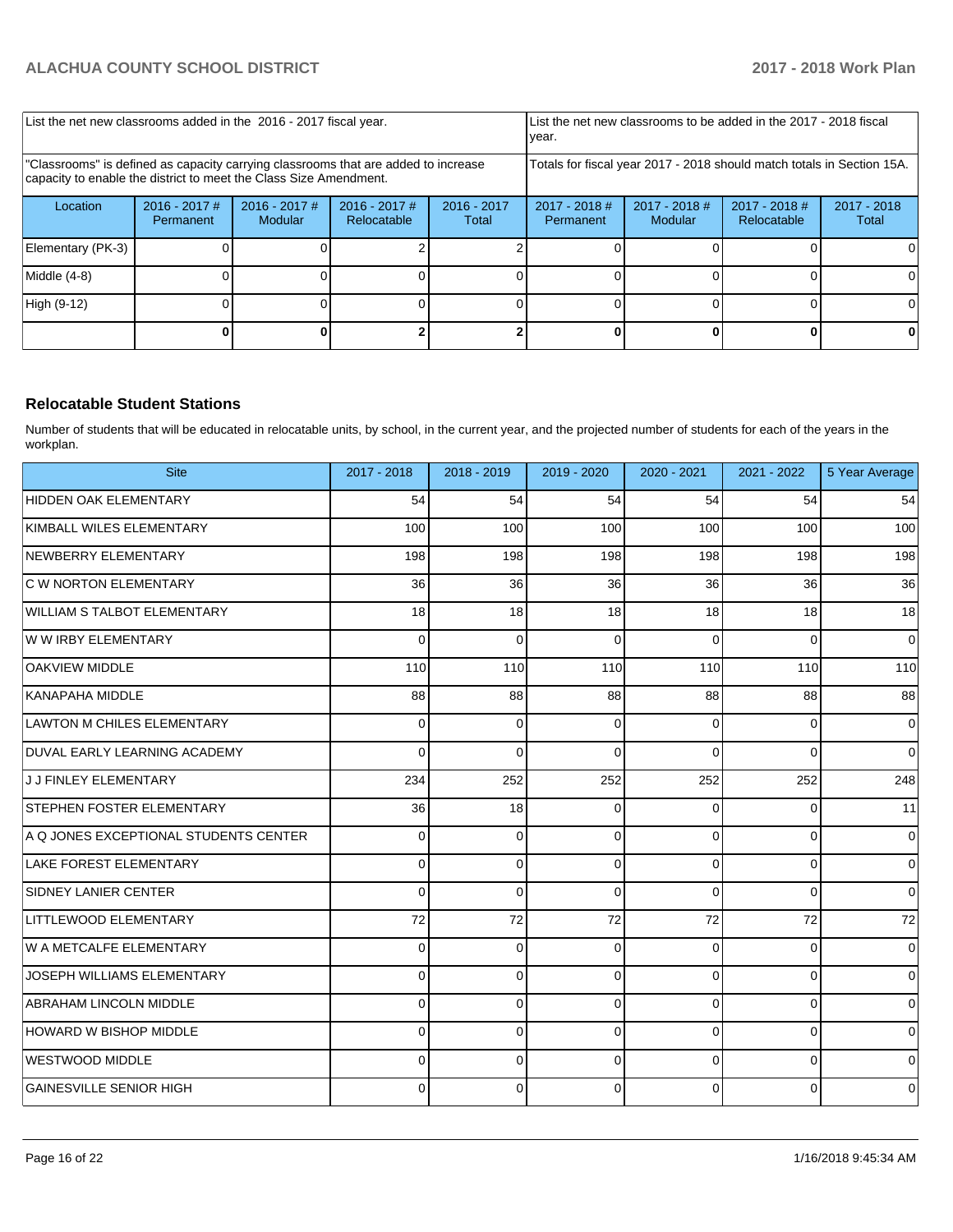| <b>ALACHUA ELEMENTARY</b>                         | 0            | 0            | 0            | $\overline{0}$ | $\mathbf 0$ | 0           |
|---------------------------------------------------|--------------|--------------|--------------|----------------|-------------|-------------|
| <b>ARCHER ELEMENTARY SCHOOL</b>                   | $\Omega$     | $\Omega$     | $\Omega$     | 0              | $\Omega$    | 0           |
| HAWTHORNE MIDDLE / HIGH SCHOOL                    | 0            | $\mathbf 0$  | $\Omega$     | $\Omega$       | $\Omega$    | $\Omega$    |
| A L MEBANE MIDDLE                                 | 0            | $\Omega$     | $\Omega$     | 0              | $\Omega$    | 0           |
| NEWBERRY SENIOR HIGH                              | 0            | 0            | $\Omega$     | $\Omega$       | $\Omega$    | 0           |
| SANTA FE SENIOR HIGH                              | $\Omega$     | $\Omega$     | $\Omega$     | $\Omega$       | $\Omega$    | $\Omega$    |
| CHESTER SHELL ELEMENTARY                          | 18           | 0            | $\Omega$     | $\Omega$       | $\Omega$    | 4           |
| WALDO COMMUNITY SCHOOL                            | $\Omega$     | $\mathbf 0$  | $\Omega$     | $\Omega$       | $\Omega$    | 0           |
| MYRA TERWILLIGER ELEMENTARY                       | $\Omega$     | $\mathbf{0}$ | $\Omega$     | $\Omega$       | $\Omega$    | $\Omega$    |
| <b>IDYLWILD ELEMENTARY</b>                        | 144          | 144          | 144          | 144            | 144         | 144         |
| <b>HORIZON CENTER</b>                             | $\Omega$     | $\Omega$     | $\Omega$     | $\Omega$       | $\Omega$    | $\Omega$    |
| MEADOWBROOK ELEMENTARY                            | 97           | 97           | 97           | 97             | 97          | 97          |
| <b>GLEN SPRINGS ELEMENTARY</b>                    | 72           | 72           | 72           | 72             | 72          | 72          |
| MARJORIE K RAWLINGS ELEMENTARY                    | $\Omega$     | $\mathbf 0$  | $\Omega$     | $\Omega$       | $\Omega$    | $\Omega$    |
| W TRAVIS LOFTEN SENIOR HIGH                       | $\Omega$     | $\mathbf 0$  | $\mathbf{0}$ | $\Omega$       | $\Omega$    | $\mathbf 0$ |
| <b>EASTSIDE SENIOR HIGH</b>                       | 50           | 50           | 50           | 50             | 50          | 50          |
| F W BUCHHOLZ SENIOR HIGH                          | 25           | 25           | 25           | 25             | 25          | 25          |
| PRAIRIE VIEW ELEMENTARY                           | <sup>0</sup> | $\Omega$     | $\Omega$     | <sup>0</sup>   | $\Omega$    | $\Omega$    |
| HIGH SPRINGS COMMUNITY SCHOOL                     | 0            | 0            | $\Omega$     | $\Omega$       | $\Omega$    | $\Omega$    |
| FORT CLARKE MIDDLE                                | $\Omega$     | $\Omega$     | $\Omega$     | $\Omega$       | $\Omega$    | 0           |
| Totals for ALACHUA COUNTY SCHOOL DISTRICT         |              |              |              |                |             |             |
| Total students in relocatables by year.           | 1,352        | 1,334        | 1,316        | 1,316          | 1,316       | 1,327       |
| Total number of COFTE students projected by year. | 25,909       | 26,014       | 26,218       | 26,428         | 26,593      | 26,232      |
| Percent in relocatables by year.                  | 5 %          | 5 %          | 5 %          | 5 %            | 5 %         | 5 %         |

## **Leased Facilities Tracking**

Exising leased facilities and plans for the acquisition of leased facilities, including the number of classrooms and student stations, as reported in the educational plant survey, that are planned in that location at the end of the five year workplan.

| Location                            | # of Leased<br>Classrooms 2017 -<br>2018 | <b>FISH Student</b><br><b>Stations</b> | Owner               | # of Leased<br>Classrooms 2021 -<br>2022 | <b>FISH Student</b><br><b>Stations</b> |
|-------------------------------------|------------------------------------------|----------------------------------------|---------------------|------------------------------------------|----------------------------------------|
| IF W BUCHHOLZ SENIOR HIGH           |                                          |                                        | 25 Leasing Company  |                                          | 25                                     |
| NEWBERRY ELEMENTARY                 |                                          |                                        | 198 Leasing Company |                                          | 108                                    |
| IJ J FINLEY ELEMENTARY              | 13 I                                     |                                        | 234 Leasing Company | 18 <sub>1</sub>                          | 270                                    |
| <b>DUVAL EARLY LEARNING ACADEMY</b> |                                          |                                        |                     |                                          | 0                                      |
| <b>STEPHEN FOSTER ELEMENTARY</b>    |                                          |                                        | 0 Leasing Company   |                                          | 36                                     |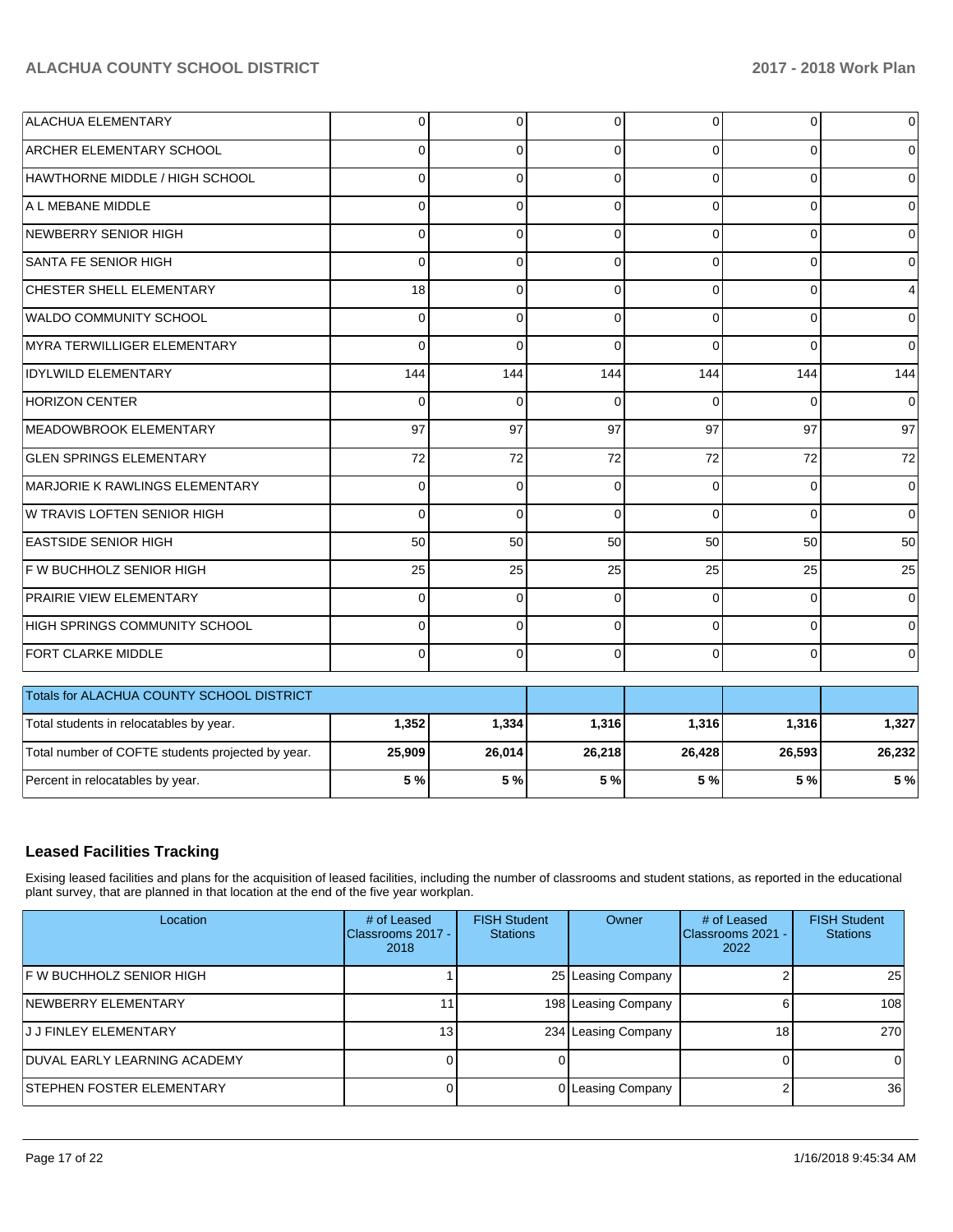| A Q JONES EXCEPTIONAL STUDENTS CENTER | $\mathbf 0$      | 0        |                     | 0        |             |
|---------------------------------------|------------------|----------|---------------------|----------|-------------|
| <b>LAKE FOREST ELEMENTARY</b>         | $\mathbf 0$      | 0        |                     | 0        |             |
| SIDNEY LANIER CENTER                  | $\mathbf 0$      | $\Omega$ |                     | 0        |             |
| LITTLEWOOD ELEMENTARY                 | $\mathbf 0$      |          | 0 Leasing Company   | 4        | 72          |
| W A METCALFE ELEMENTARY               | $\mathbf 0$      |          |                     | 0        |             |
| JOSEPH WILLIAMS ELEMENTARY            | $\mathbf 0$      | 0        |                     | 0        |             |
| ABRAHAM LINCOLN MIDDLE                | $\mathbf 0$      | 0        |                     | 0        |             |
| HOWARD W BISHOP MIDDLE                | $\mathbf 0$      | 0        |                     | 0        |             |
| <b>WESTWOOD MIDDLE</b>                | $\mathbf 0$      | 0        |                     | 0        |             |
| <b>GAINESVILLE SENIOR HIGH</b>        | $\mathbf 0$      | 0        |                     | 0        |             |
| ALACHUA ELEMENTARY                    | $\mathbf 0$      | 0        |                     | 0        |             |
| ARCHER ELEMENTARY SCHOOL              | $\mathbf 0$      | 0        |                     | 0        |             |
| HAWTHORNE MIDDLE / HIGH SCHOOL        | $\mathbf 0$      | 0        |                     | 0        |             |
| A L MEBANE MIDDLE                     | $\mathbf 0$      | 0        |                     | 0        |             |
| NEWBERRY SENIOR HIGH                  | $\mathbf 0$      | 0        |                     | 0        |             |
| SANTA FE SENIOR HIGH                  | $\mathbf 0$      | $\Omega$ |                     | 0        |             |
| CHESTER SHELL ELEMENTARY              | $\mathbf 0$      |          | 0 Leasing Company   |          | 18          |
| WALDO COMMUNITY SCHOOL                | $\mathbf 0$      | 0        |                     | 0        | 0           |
| MYRA TERWILLIGER ELEMENTARY           | $\Omega$         | $\Omega$ |                     | $\Omega$ | $\Omega$    |
| <b>IDYLWILD ELEMENTARY</b>            | 8                |          | 144 Leasing Company | 6        | 108         |
| <b>GLEN SPRINGS ELEMENTARY</b>        | 4                |          | 72 Leasing Company  | 4        | 72          |
| MARJORIE K RAWLINGS ELEMENTARY        | $\mathbf 0$      | 0        |                     | 0        |             |
| W TRAVIS LOFTEN SENIOR HIGH           | $\Omega$         | 0        |                     | 0        |             |
| PRAIRIE VIEW ELEMENTARY               | $\mathbf 0$      | 0        |                     | 0        |             |
| HIGH SPRINGS COMMUNITY SCHOOL         | $\Omega$         | ∩        |                     | 0        |             |
| KIMBALL WILES ELEMENTARY              | 6                |          | 100 Leasing Company | 5        | 82          |
| C W NORTON ELEMENTARY                 | $\overline{c}$   |          | 36 Leasing Company  | 2        | 36          |
| WILLIAM S TALBOT ELEMENTARY           | $\mathbf{1}$     |          | 18 Leasing Company  | 1        | $18$        |
| W W IRBY ELEMENTARY                   | $\pmb{0}$        | 0        |                     | 0        | 0           |
| OAKVIEW MIDDLE                        | $\mathbf 5$      |          | 110 Leasing Company | 5        | 110         |
| KANAPAHA MIDDLE                       | 4                |          | 88 Leasing Company  | 4        | 88          |
| LAWTON M CHILES ELEMENTARY            | 0                | 0        |                     | 0        | 0           |
| <b>HORIZON CENTER</b>                 | $\pmb{0}$        | 0        |                     | 0        | 0           |
| FORT CLARKE MIDDLE                    | $\pmb{0}$        | $\Omega$ |                     | 0        | $\mathbf 0$ |
| <b>EASTSIDE SENIOR HIGH</b>           | $\boldsymbol{2}$ |          | 50 Leasing Company  | 0        | 50          |
| MEADOWBROOK ELEMENTARY                | 6                |          | 97 Leasing Company  | 3        | 43          |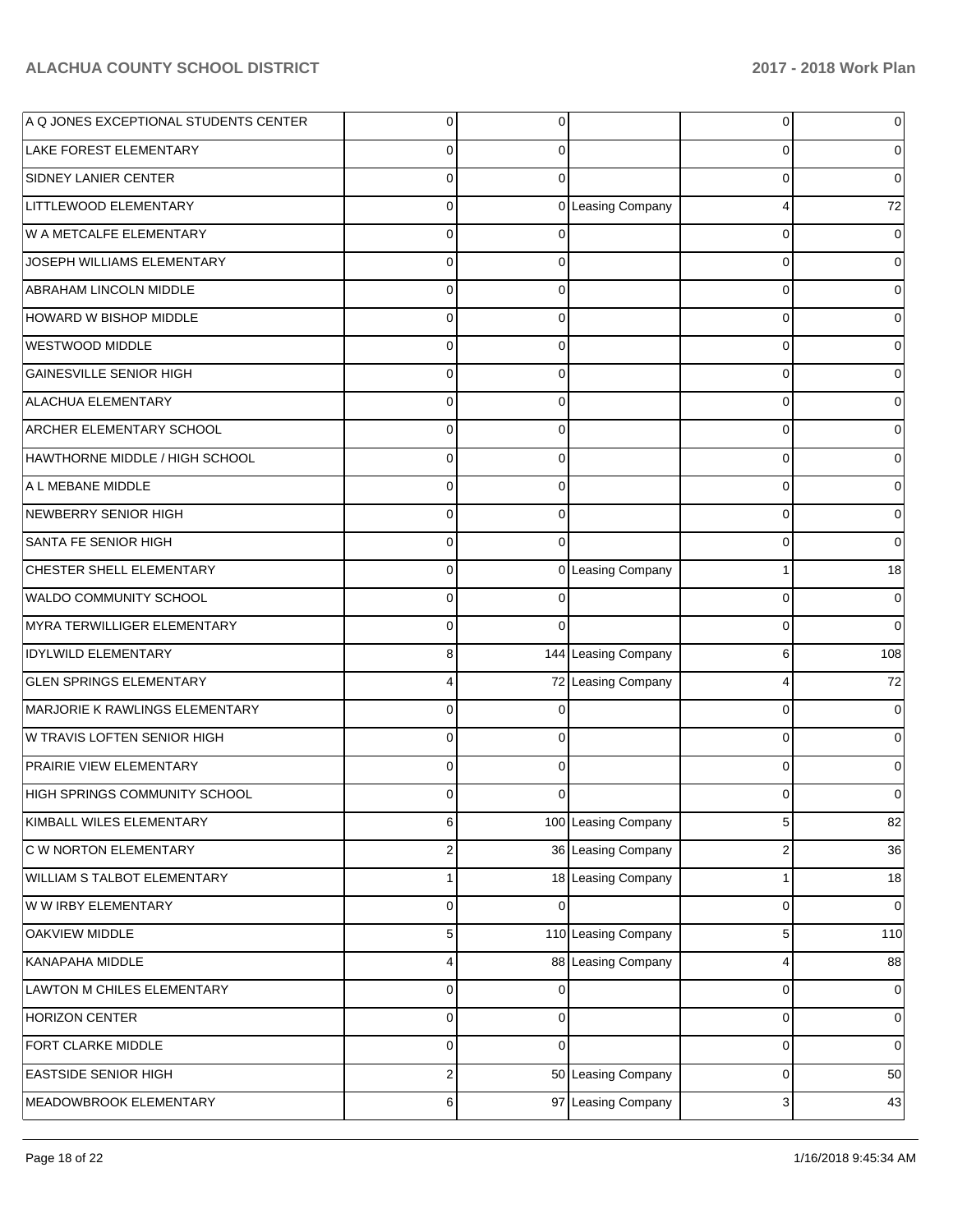| HIDDEN OAK ELEMENTARY |               |        | 0 Leasing Company |    | 54    |
|-----------------------|---------------|--------|-------------------|----|-------|
|                       | $\sim$<br>0J. | '172.، |                   | 66 | ا190. |

#### **Failed Standard Relocatable Tracking**

Relocatable units currently reported by school, from FISH, and the number of relocatable units identified as 'Failed Standards'.

Nothing reported for this section.

# **Planning**

#### **Class Size Reduction Planning**

**Plans approved by the school board that reduce the need for permanent student stations such as acceptable school capacity levels, redistricting, busing, year-round schools, charter schools, magnet schools, public-private partnerships, multitrack scheduling, grade level organization, block scheduling, or other alternatives.**

Redistricting - Attendance Zone Policy 5.11 Section (2)(f) - states that "The Board may assign students to alternative schools or programs located in or out of their assigned zone, for health, safety or welfare of the students, other students or staff to relieve crowded schools or avoid school crowding".

Magnet Schools - all grade levels

Block Scheduling - at High Schools

Charter Schools - see "Tracking - Charter Schools"

#### **School Closure Planning**

**Plans for the closure of any school, including plans for disposition of the facility or usage of facility space, and anticipated revenues.** 

Exploring the possibility of selling Prairie View Academy as it is currently a closed school. Waldo Community was closed at the end of 2014-15 and in the process of transferring ownership to the City of Waldo. Horizon Center was re-purposed to Administration and Duval Elementary was re-purposed to an Early Learning Academy.

# **Long Range Planning**

#### **Ten-Year Maintenance**

District projects and locations regarding the projected need for major renovation, repair, and maintenance projects within the district in years 6-10 beyond the projects plans detailed in the five years covered by the work plan.

Nothing reported for this section.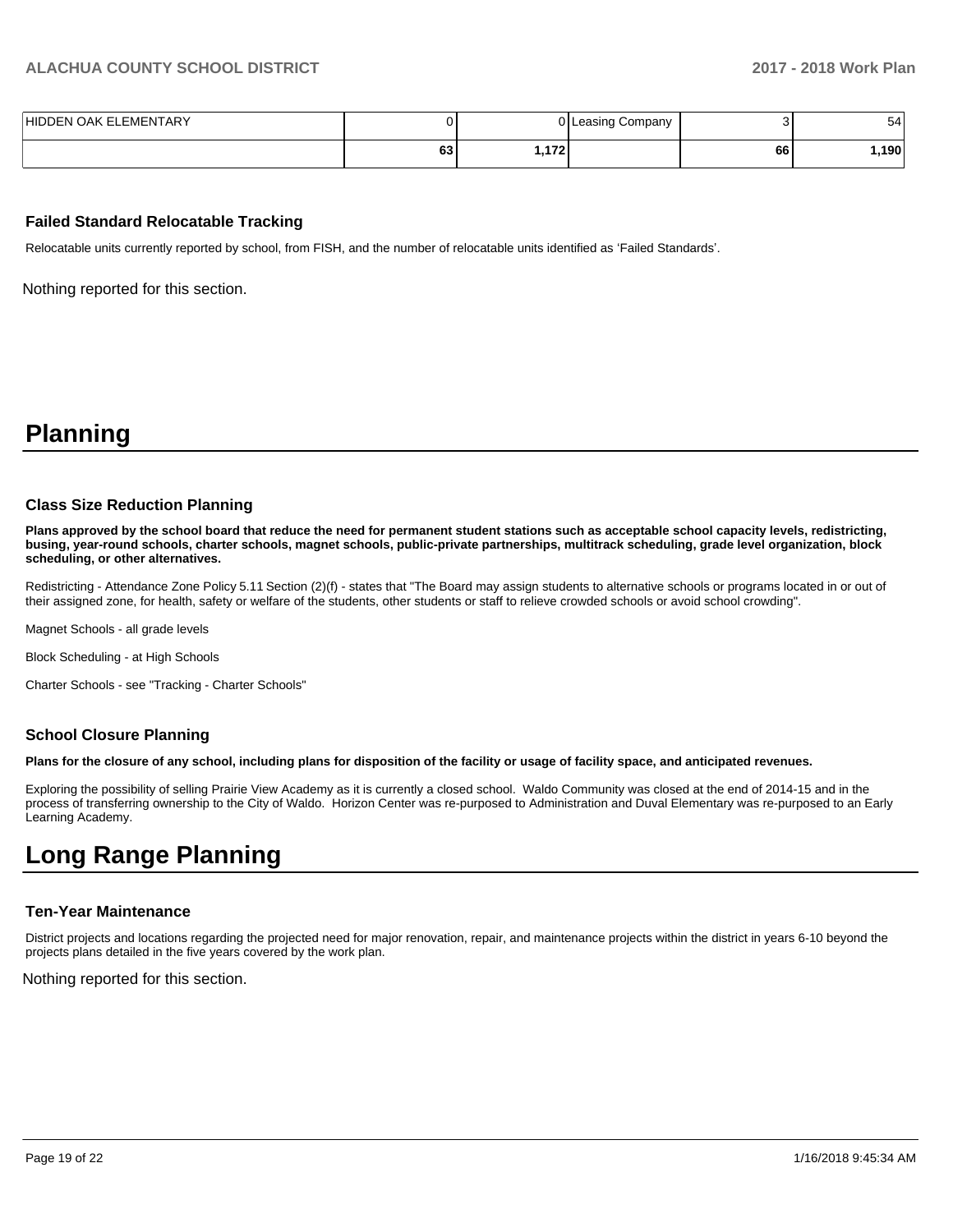#### **Ten-Year Capacity**

Schedule of capital outlay projects projected to ensure the availability of satisfactory student stations for the projected student enrollment in K-12 programs for the future 5 years beyond the 5-year district facilities work program.

Nothing reported for this section.

#### **Ten-Year Planned Utilization**

Schedule of planned capital outlay projects identifying the standard grade groupings, capacities, and planned utilization rates of future educational facilities of the district for both permanent and relocatable facilities.

| <b>Grade Level Projections</b>  | <b>FISH</b><br><b>Student</b><br><b>Stations</b> | <b>Actual 2016 -</b><br><b>2017 FISH</b><br>Capacity | Actual<br>$2016 -$<br>2017<br><b>COFTE</b> | Actual 2016 - 2017<br><b>Utilization</b> | Actual 2017 - 2018 / 2026 - 2027 new<br>Student Capacity to be added/removed | Projected 2026<br><b>2027 COFTE</b> | Projected 2026 -<br>2027 Utilization |
|---------------------------------|--------------------------------------------------|------------------------------------------------------|--------------------------------------------|------------------------------------------|------------------------------------------------------------------------------|-------------------------------------|--------------------------------------|
| Elementary - District<br>Totals | 13,373                                           | 13,373                                               | 12,150.40                                  | 90.85 %                                  |                                                                              | 13,160                              | 98.41 %                              |
| Middle - District Totals        | 9.520                                            | 8,565                                                | 6,578.53                                   | 76.81 %                                  |                                                                              | 6.238                               | 72.83%                               |
| High - District Totals          | 9,168                                            | 8.413                                                | 6.679.19                                   | 79.39 %                                  |                                                                              | 7.489                               | 89.02 %                              |
| Other - ESE, etc                | 1,393                                            | 550                                                  | 241.61                                     | 44.00 %                                  |                                                                              |                                     | 0.00%                                |
|                                 | 33.454                                           | 30,901                                               | 25,649.73                                  | 83.01 %                                  |                                                                              | 26,887                              | 87.01 %                              |

**Combination schools are included with the middle schools for student stations, capacity, COFTE and utilization purposes because these facilities all have a 90% utilization factor. Use this space to explain or define the grade groupings for combination schools.** 

No comments to report.

#### **Ten-Year Infrastructure Planning**

**Proposed Location of Planned New, Remodeled, or New Additions to Facilities in 06 thru 10 out years (Section 28).**

Nothing reported for this section.

Plans for closure of any school, including plans for disposition of the facility or usage of facility space, and anticipated revenues in the 06 thru 10 out **years (Section 29).**

Nothing reported for this section.

#### **Twenty-Year Maintenance**

District projects and locations regarding the projected need for major renovation, repair, and maintenance projects within the district in years 11-20 beyond the projects plans detailed in the five years covered by the work plan.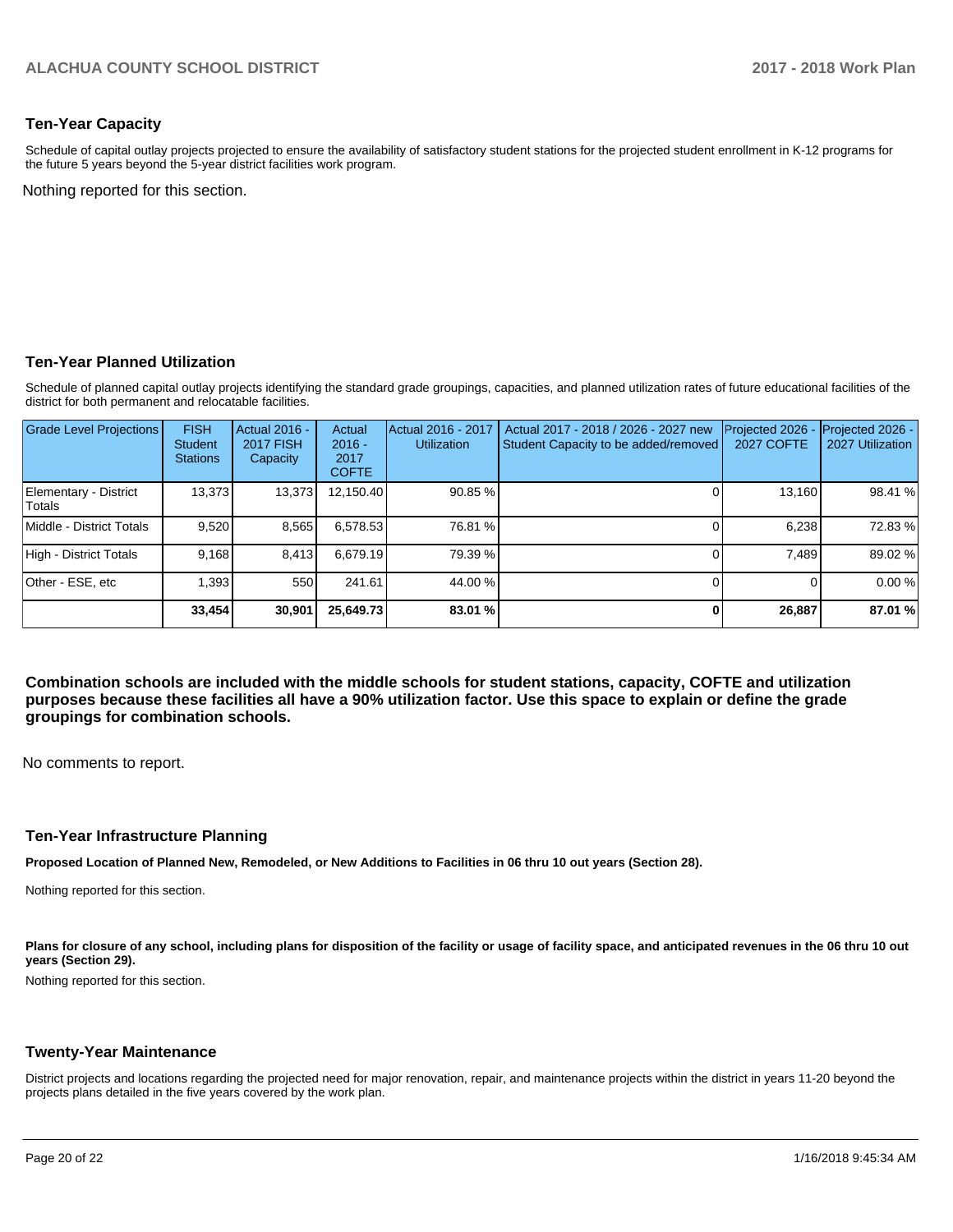Nothing reported for this section.

## **Twenty-Year Capacity**

Schedule of capital outlay projects projected to ensure the availability of satisfactory student stations for the projected student enrollment in K-12 programs for the future 11-20 years beyond the 5-year district facilities work program.

Nothing reported for this section.

## **Twenty-Year Planned Utilization**

Schedule of planned capital outlay projects identifying the standard grade groupings, capacities, and planned utilization rates of future educational facilities of the district for both permanent and relocatable facilities.

| Grade Level Projections          | <b>FISH</b><br><b>Student</b><br><b>Stations</b> | Actual 2016 -<br><b>2017 FISH</b><br>Capacity | Actual<br>$2016 -$<br>2017<br><b>COFTE</b> | Actual 2016 - 2017<br><b>Utilization</b> | Actual 2017 - 2018 / 2036 - 2037 new<br>Student Capacity to be added/removed | Projected 2036<br>2037 COFTE | Projected 2036 -<br>2037 Utilization |
|----------------------------------|--------------------------------------------------|-----------------------------------------------|--------------------------------------------|------------------------------------------|------------------------------------------------------------------------------|------------------------------|--------------------------------------|
| Elementary - District<br>lTotals | 13.373                                           | 13,373                                        | 12.150.40                                  | 90.85 %                                  |                                                                              | 15,792                       | 118.09 %                             |
| Middle - District Totals         | 9.520                                            | 8,565                                         | 6.578.53                                   | 76.81 %                                  |                                                                              | 7.485                        | 87.39 %                              |
| High - District Totals           | 9.168                                            | 8,413                                         | 6.679.19                                   | 79.39 %                                  |                                                                              | 8.986                        | 106.81%                              |
| Other - ESE, etc                 | .393                                             | 550                                           | 241.61                                     | 44.00 %                                  |                                                                              |                              | 0.00%                                |
|                                  | 33,454                                           | 30,901                                        | 25,649.73                                  | 83.01 %                                  |                                                                              | 32,263                       | 104.41 %                             |

**Combination schools are included with the middle schools for student stations, capacity, COFTE and utilization purposes because these facilities all have a 90% utilization factor. Use this space to explain or define the grade groupings for combination schools.** 

No comments to report.

**Twenty-Year Infrastructure Planning**